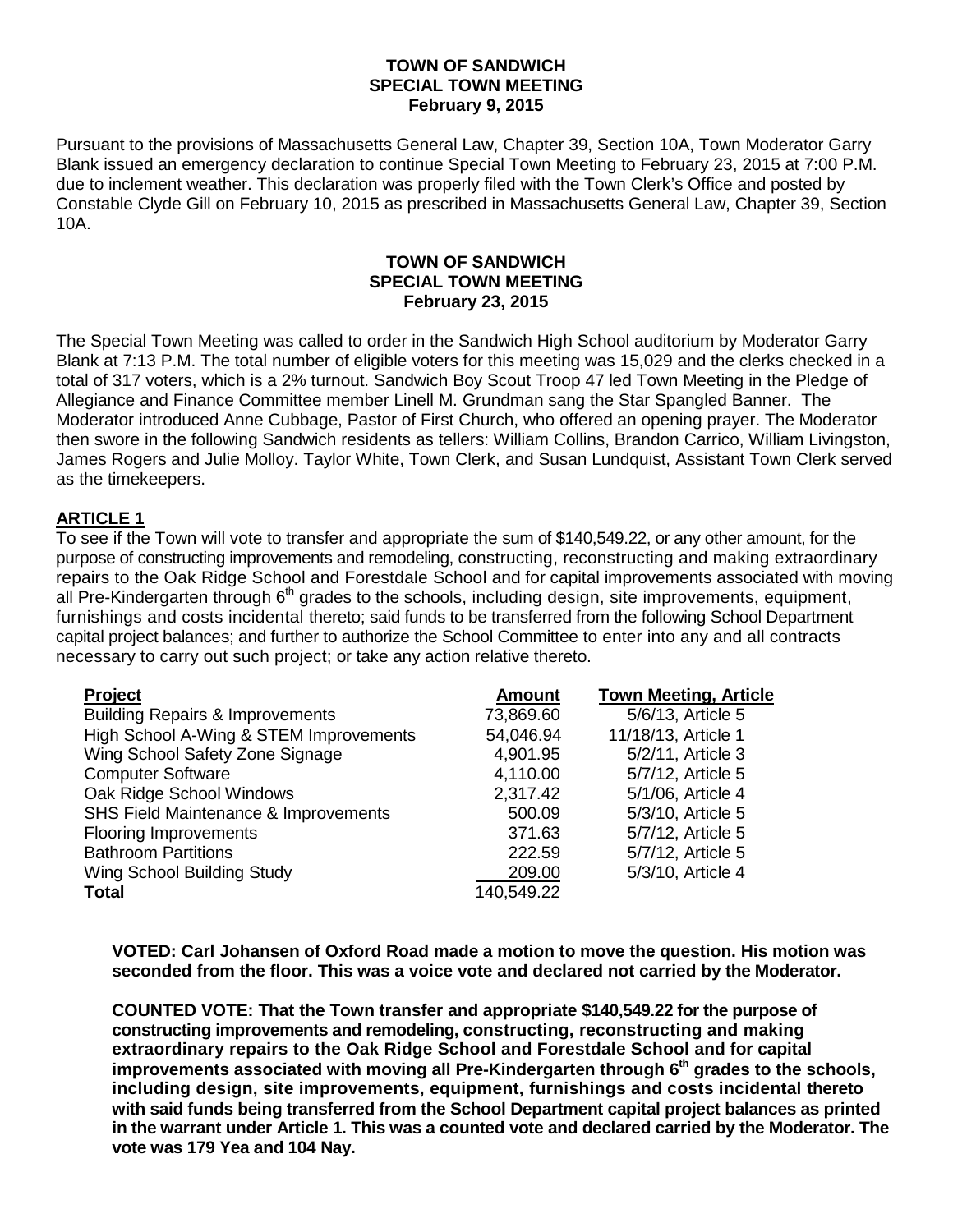# **ARTICLE 2**

To see if the Town will vote to raise and appropriate, or transfer from available funds, the sum of \$275,000.00, or any other amount, for the purpose of constructing improvements and remodeling, constructing, reconstructing and making extraordinary repairs to the Oak Ridge School and Forestdale School and for capital improvements associated with moving all Pre-Kindergarten through  $6<sup>th</sup>$  grades to the schools, including design, site improvements, equipment, furnishings and costs incidental thereto, and further to authorize the School Committee to enter into any and all contracts necessary to carry out such project, or take any action relative thereto.

**VOTED: James Coogan of Main Street made a motion to move the question. His motion was seconded from the floor. This was a voice vote and declared carried by the Moderator.**

**VOTED: That the Town transfer and appropriate \$275,000 from Free Cash for the purpose of constructing improvements and remodeling, constructing, reconstructing and making extraordinary repairs to the Oak Ridge School and Forestdale School and for capital improvements associated with moving all Pre-Kindergarten through 6th grades to the schools, including design, site improvements, equipment, furnishings and costs incidental thereto. This was a voice vote and declared carried by the Moderator.**

# **ARTICLE 3**

To see if the Town will vote to amend the purpose for which \$1,000,000.00 in Community Preservation Act open space and recreation program funds were appropriated by the May 5, 2014 Annual Town Meeting under Article 15 for securing professional services to design, permit, and construct a beach renourishment, restoration and resiliency project on Town Neck Beach by removing the restriction limiting the expenditure of funds until the Town has received notification that it has received a grant from the National Fish and Wildlife Foundation – Hurricane Sandy Coastal Resiliency Competitive Grants program, with all other provisions of the May 5, 2014 vote remaining in effect, or take any action relative thereto.

**VOTED: Steven Barr of Craft Road made a motion to amend Article 3 by adding the following to the end of Article 3 as printed in the Warrant. His motion was seconded from the floor.**

**Any funds appropriated or reappropriated by this motion shall be expended under the guidelines of and in accordance with MGL Chapter 44B. None of the funds requested by this motion shall be expended on private property.**

**The Moderator ruled the last sentence in the proposed amendment was outside the scope of Town Meeting. This was a voice vote and declared not carried.**

**VOTED: Mr. Greg Bodrie a non-voter and resident of Bourne was granted the privilege to speak before Town Meeting. This was a voice vote and declared carried by the Moderator.** 

**UNANIMOUSLY VOTED: That the Town amend the purpose for which \$1,000,000 in Community Preservation Act open space and recreation program funds were appropriated by the May 5, 2014 Annual Town Meeting under Article 15 for securing professional services to design, permit, and construct a beach renourishment, restoration and resiliency project on Town Neck Beach by removing the restriction limiting the expenditure of funds until the Town has received notification that it has received a grant from the National Fish and Wildlife Foundation – Hurricane Sandy Coastal Resiliency Competitive Grants program, with all other provisions of the May 5, 2014 vote remaining in effect. This was a voice vote and declared carried unanimously by the required two-thirds majority by the Moderator.**

# **ARTICLE 4**

To see if the Town will vote to authorize the Board of Selectmen to petition the Massachusetts General Court for special legislation, as set forth below, creating a Beach Restoration Fund, into which shall be deposited a portion of the revenue received from the collection of local sales tax upon restaurant meals; provided, however, that the General Court may make clerical or editorial changes of form only to the Bill, unless the Board of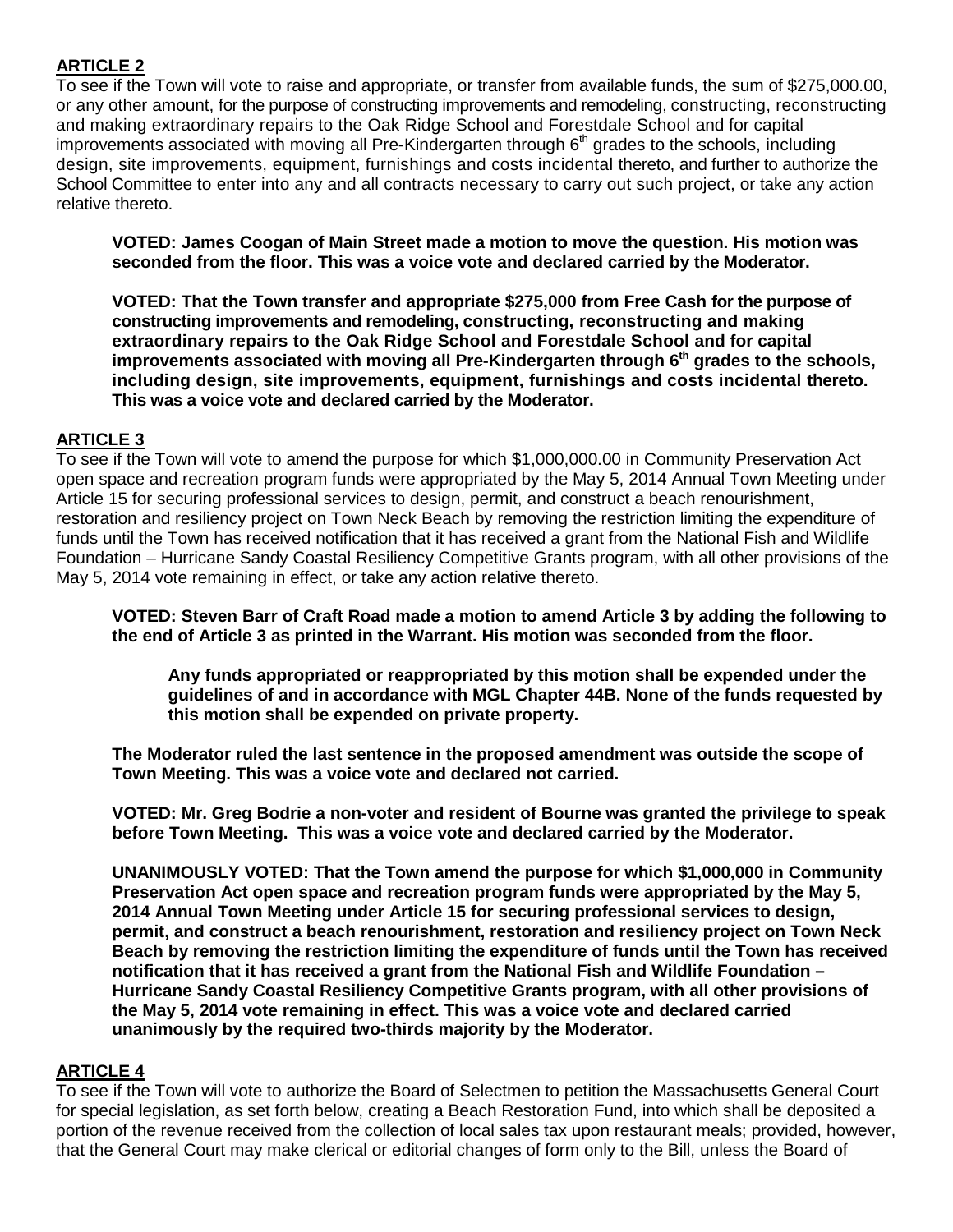Selectmen approve amendments to the Bill before enactment by the General Court, and provided further that the Board of Selectmen is hereby authorized to approve amendments which shall be within the scope of the general public objectives of this petition;

# **AN ACT ESTABLISHING A BEACH RESTORATION FUND IN THE TOWN OF SANDWICH**

*Be it enacted by the Senate and House of Representatives in the General Court assembled, and by the authority of the same as follows:*

**SECTION 1:** Notwithstanding the provisions of section 53 of chapter 44 of the General Laws or section 2 of chapter 64L of the General Laws or of any general or special law to the contrary, the town of Sandwich may establish in the town treasury a separate special revenue account to be known as the Beach Restoration Fund and may appropriate at an annual or special town meeting monies in the fund to nourish beaches within the town of Sandwich. Commencing on July 1, 2016, fifty percent of the amounts received by the Town annually pursuant to section 2 of Chapter 64L of the General Laws from the local sales tax imposed upon the sale of restaurant meals in the town of Sandwich shall be deposited into the fund. Interest earned shall remain with and become part of the fund.

**SECTION 2:** This act shall take effect upon its passage, or take any action relative thereto.

**Irene Davis of White Cap Path moved Article 4. Her motion was seconded from the floor.**

**Steven Barr of Craft Road made a motion to amend Article 4. The Moderator ruled the amendment out of order.**

**VOTED: James Coogan of Main Street made a motion to move the question. His motion was seconded from the floor. This was a voice vote and declared carried by the Moderator.**

**VOTED: that the Town authorize the Board of Selectmen to petition the Massachusetts General Court for special legislation creating a Beach Restoration Fund, into which shall be deposited a portion of the revenue received from the collection of local sales tax upon restaurant meals; provided that the General Court may make clerical or editorial changes of form only to the Bill, unless the Board of Selectmen approve amendments to the Bill before enactment by the General Court, and provided further that the Board of Selectmen is hereby authorized to approve amendments which shall be within the scope of the general public objectives of this petition, as printed in the warrant under Article 4. This was a voice vote and declared carried by the Moderator.**

# **ARTICLE 5**

To see if the Town will vote to request the Board of Selectmen to place on the next Annual Town Meeting Ballot, a non-binding question, asking the citizens of Sandwich to approve or disapprove any contract or sale of the property commonly known as the "Golden Triangle", or take any action relative thereto.

**Patricia Stebbins of Easterly Drive moved Article 5. Her motion was seconded from the floor.**

**VOTED: Harold Mitchell of Settlers Path made a motion to move the question. His motion was seconded from the floor. This was a voice vote and declared carried by the Moderator.**

**VOTED: That the Town will vote to request the Board of Selectmen to place on the next Annual Town Meeting Ballot, a non-binding question, asking the citizens of Sandwich to approve or disapprove any contract or sale of the property commonly known as the "Golden Triangle". This was a voice vote and declared not carried by the Moderator.**

**COUNTED VOTED: The vote on Article 5 was challenged from the floor by 10 voters. The Moderator called for a counted vote and declared the Article carried. The vote was 89 Yea 69 Nay.**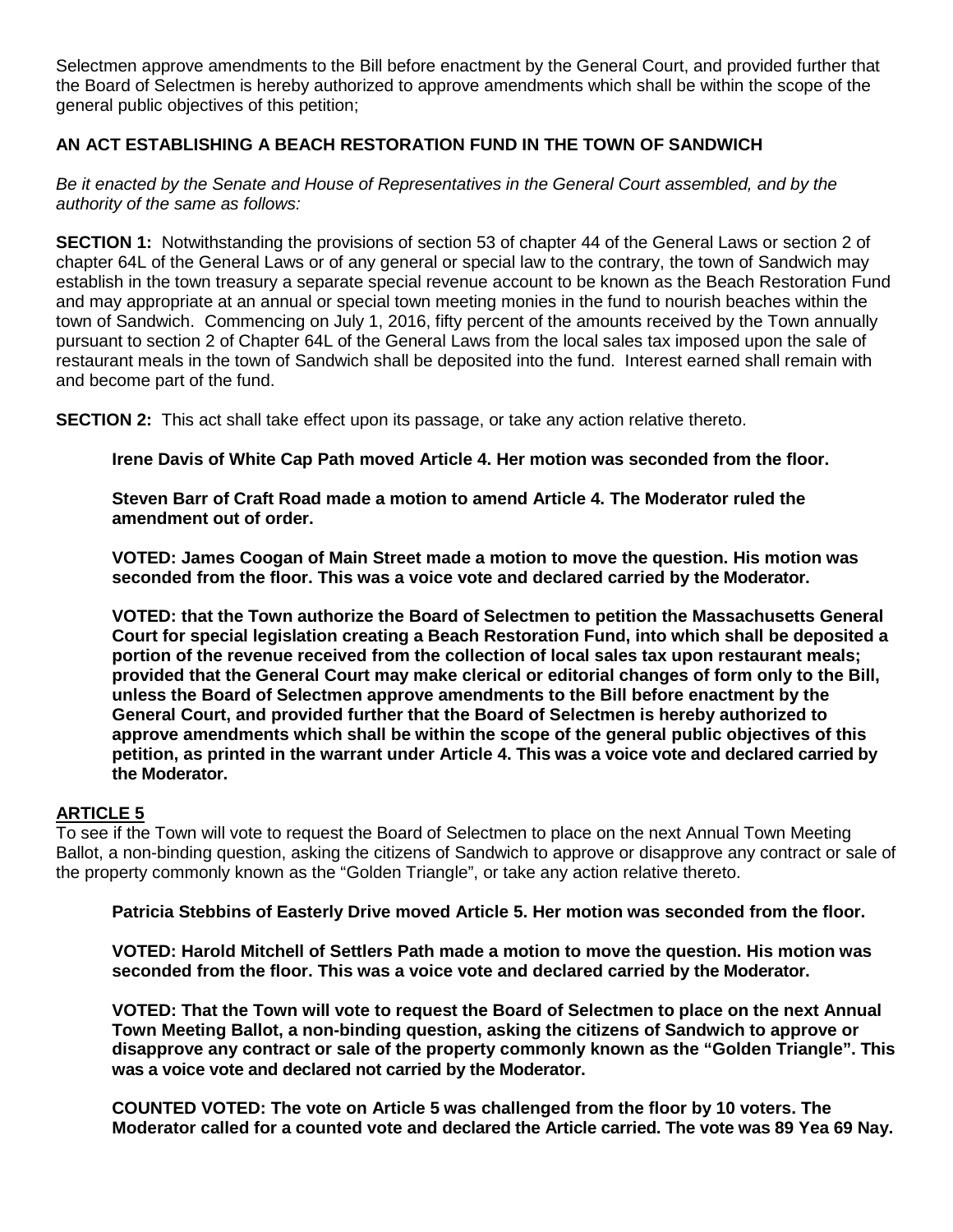# **ARTICLE 6**

To see if the Town will vote to transfer and appropriate under the Community Preservation Act historic resources program the sum of \$60,000.00, or any other amount, to be expended under the direction of the Board of Selectmen, for the purpose of constructing improvements and remodeling, constructing, reconstructing and making extraordinary repairs to preserve, restore, and protect the Dexter Grist Mill; that to meet this appropriation the Town transfer from the Community Preservation Fund a sum of money for this purpose; or take any other action relative thereto.

**VOTED: That the Town transfer and appropriate \$60,000 from the Community Preservation Act historic resources program reserve for the purpose of constructing improvements and remodeling, constructing, reconstructing and making extraordinary repairs to preserve, restore, and protect the Dexter Grist Mill as printed in the warrant under Article 6. This was a voice vote and declared carried by the Moderator.**

# **ARTICLE 7**

To see if the Town will vote to raise and appropriate, transfer from available funds, or borrow a sum of money for the purpose of constructing improvements and remodeling, constructing, reconstructing and making extraordinary repairs to the East Boat Basin Sandwich Marina Office Building, Garage, and Year-round Restroom Facility located at 12 Freezer Road including design, site improvements, equipment, furnishings and costs incidental thereto and to authorize the Treasurer, with the approval of the Board of Selectmen, to issue any bonds or notes that may be necessary for such purpose pursuant to M.G.L. c.44, §7(3), or any other general or special law; and further to authorize the Board of Selectmen to enter into any and all contracts necessary to carry out such project; or take any action relative thereto.

**VOTED: R. Patrick Ellis of Spring Hill Road made a motion to move the question. His motion was seconded from the floor. This was a voice vote and declared carried by the Moderator.**

**VOTED: That the Town appropriate \$2,500,000 for the purpose of constructing improvements and remodeling, constructing, reconstructing and making extraordinary repairs to the East Boat Basin Sandwich Marina Office Building, Garage, and Year-round Restroom Facility located at 12 Freezer Road including design, site improvements, equipment, furnishings and costs incidental thereto, that to meet this appropriation the Treasurer, with the approval of the Board of Selectmen, be authorized to borrow \$2,500,000 and to issue any bonds or notes that may be necessary for such purpose pursuant to M.G.L. c.44, §7(3), or any other enabling authority; and authorize the Board of Selectmen to enter into any and all contracts necessary to carry out such project. This was a voice vote and declared carried by the required two-thirds majority by the Moderator.**

# **ARTICLE 8**

To see if the Town will vote to transfer the sum of \$100,000.00, or any other amount, from the FY'15 Group Health Insurance Account, and appropriate a sum of money, to be expended under the direction of the Board of Selectmen, for the purpose of reducing a projected FY'15 deficit in the Unemployment Account, or take any action relative thereto.

# **VOTED: That the Town transfer and appropriate \$100,000 from the FY'15 Group Health Insurance Account to the FY'15 Unemployment Account for the purpose of reducing a projected FY'15 deficit in the Unemployment Account. This was a voice vote and declared carried by the Moderator.**

# **ARTICLE 9**

To see if the Town will vote in accordance with M.G.L. c.44, §53E1/2 to establish a revolving fund in which to place revenues collected from any alternative energy payments made to the Town, to be expended under the direction of the Board of Selectmen for the purpose of paying any general government utility expenses, and to establish a limit on the total amount that may be expended from the fund in FY'15, or take any action relative thereto.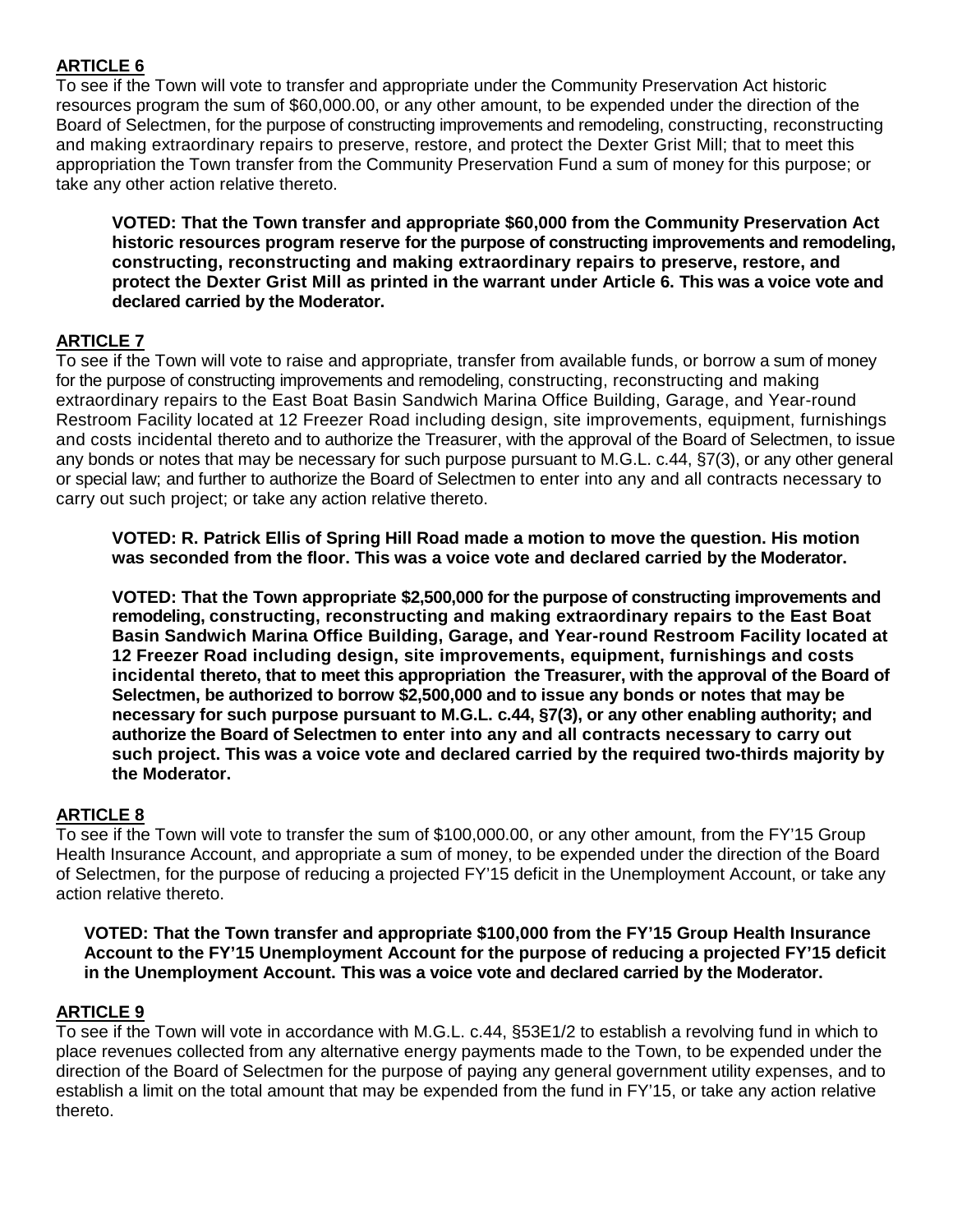**VOTED: That the Town vote in accordance with M.G.L. c.44, §53E1/2 to establish a revolving fund in which to place revenues collected from any alternative energy payments made to the Town, to be expended under the direction of the Board of Selectmen for the purpose of paying any general government utility expenses, and to establish a limit of \$150,000 on the total amount that may be expended from the fund in FY'15.This was a voice vote and declared carried by the Moderator.**

# **ARTICLE 10**

To see if the Town will vote in accordance with the provisions of M.G.L. c.44, §53F½ to raise and appropriate or transfer from available funds a sum of \$60,000.00, or any other amount, from the Golf Enterprise Fund to be expended under the direction of the Board of Selectmen, for the purpose of completing extraordinary repairs and improvements to the Sandwich Hollows Golf Club clubhouse and golf course and for replacing maintenance and capital equipment for Sandwich Hollows Golf Club operations, or take any action relative thereto.

**VOTED: That the Town transfer and appropriate \$60,000 from the Golf Enterprise Fund reserve in accordance with the provisions of M.G.L. c.44, §53F½ for the purpose of completing extraordinary repairs and improvements to the Sandwich Hollows Golf Club clubhouse and golf course and for replacing maintenance and capital equipment for Sandwich Hollows Golf Club operations. This was a voice vote and declared carried by the Moderator.**

# **ARTICLE 11**

To see if the Town will vote to transfer the care, custody, control, and management of land shown on a plan entitled "Site Plan – Substation at Sandwich High School" as prepared by Kaestle Boos Associates, Inc. and dated January 21, 2015, said land consisting of approximately 0.7 acres located at the Sandwich High School property, Assessors Map 34, Lot 2, from the School Committee for educational purposes to the Board of Selectmen for general municipal purposes, including the construction of a public safety facility, or take any action relative thereto.

**VOTED: That the Town transfer the care, custody, control, and management of land shown on a plan entitled "Site Plan – Substation at Sandwich High School" as prepared by Kaestle Boos Associates, Inc. and dated January 21, 2015, said land consisting of approximately 0.7 acres located at the Sandwich High School property, Assessors Map 34, Lot 2, from the School Committee for educational purposes to the Board of Selectmen for general municipal purposes, including the construction of a public safety facility. This was a voice vote and declared not carried by the required two-thirds majority by the Moderator.**

**VOTED: At 11:08 P.M. the Moderator requested a vote to present Articles beyond 11 P.M. per Section 1.15 of the Sandwich By-Laws. This was a voice vote and declared not carried by the Moderator.**

At 11:09 P.M. the Moderator declared the meeting dissolved.

# (*Note: With the dissolution of the Special Town Meeting, all remaining Warrant Articles are considered Indefinitely Postponed. A new Warrant is needed to reconvene***)**

I hereby certify that this is a true record of the Special Town Meeting held on February 23, 2015.

Respectfully Submitted,

Taylor D. White Town Clerk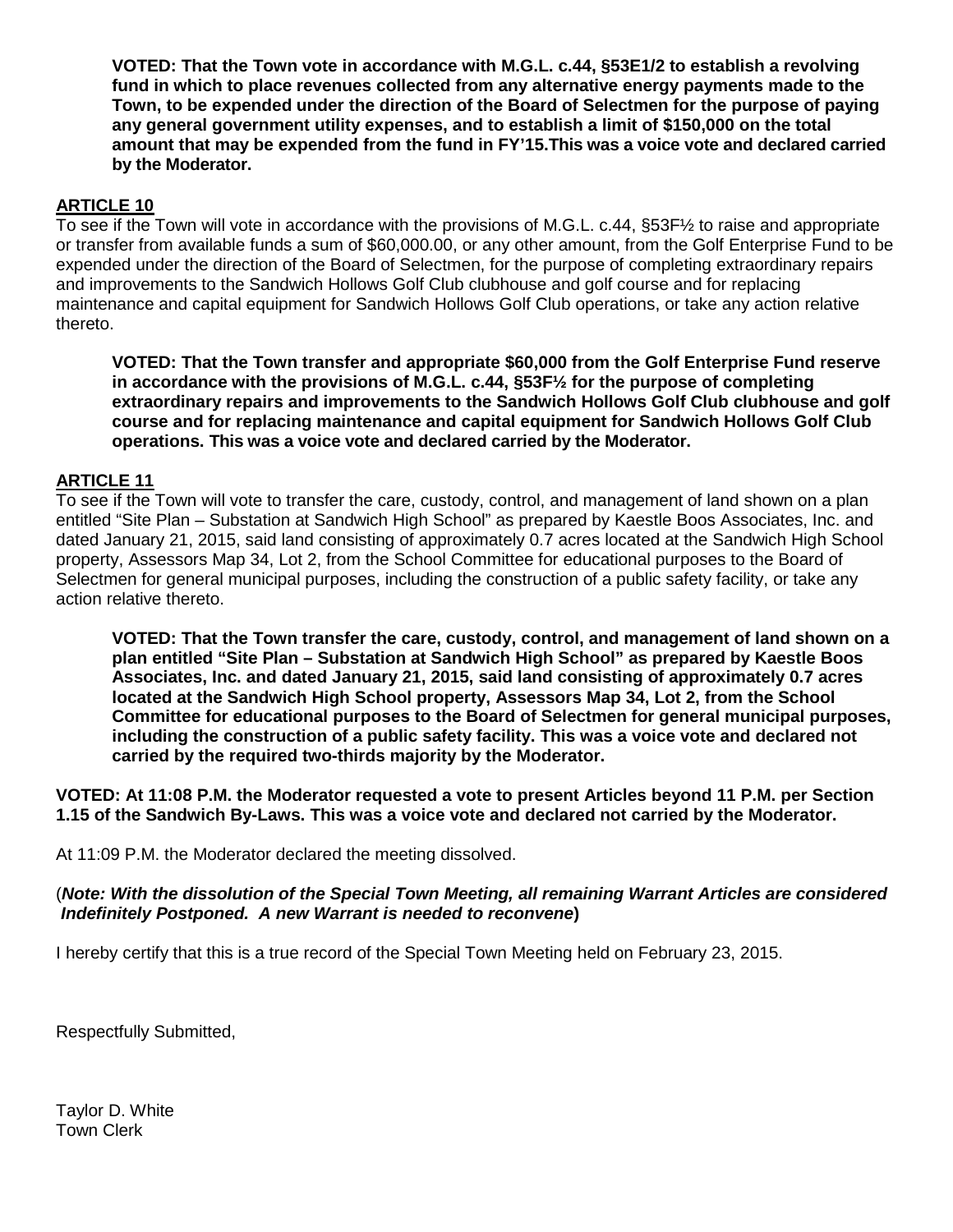# **ARTICLE 12**

To see if the Town will vote to transfer and appropriate the sum of \$88,642.84, or any other amount, to be expended under the direction of the School Committee, from the Sandwich High School cellular tower lease receipt reserved for appropriation account, for the purpose of the maintenance and improvement of exterior athletic fields and facilities at Sandwich High School, or take any action relative thereto.

# **ARTICLE 13**

To see if the Town will to vote to transfer and appropriate a sum of \$60,000.00, or any other amount, from the Ambulance Fund Receipts Reserved for Appropriation Account, to be expended under the direction of the Board of Selectmen, for the purpose of purchasing four chest compression systems and related equipment, or take any action relative thereto.

## **ARTICLE 14**

To see if the Town will vote to amend the Sandwich Protective Zoning By-laws, Section 2410, Abandonment, by deleting Section 2410 in its entirety and replacing it with the following, thereby increasing the allowed period of abandonment from two years to five years, or take any action relative thereto.

**2410. Abandonment.** A non-conforming use of a building or land, which has been abandoned for a period of five (5) years, shall not thereafter be returned to such non-conforming use. A non-conforming use shall be considered abandoned when the premises has been vacant for five years, or when the characteristic equipment and/or furnishings of the non-conforming use have been removed from the premises and have not been replaced by similar equipment, whichever shall occur first.

## **ARTICLE 15**

To see if the Town will vote to amend the Sandwich Protective Zoning By-laws, Article IV, Special Regulations, by adding a new Section 4126, Exterior Storage, to read as follows, or take any action relative thereto.

**4126. Exterior storage** units may temporarily (no longer than six months) be positioned on a property only after notification to the Building Inspector of its date of delivery and its date of proposed removal.

#### **ARTICLE 16**

To see if the Town will vote to amend the Sandwich Protective Zoning By-laws by inserting a new Article VIII, Medical Marijuana Overlay District (MMOD), to read as follows, or take any action relative thereto.

# **ARTICLE VIII – MEDICAL MARIJUANA OVERLAY DISTRICT (MMOD)**

#### **8000 Medical Marijuana Overlay District**

#### **8001 Purpose**

The purpose of this Section is to provide for the placement of a Registered Marijuana Dispensary (RMD) in accordance with the Humanitarian Medical Use of Marijuana at GL c 94C, App. S1-1 et seq., in a location suitable for a lawful medical marijuana facility and to minimize adverse impacts of a RMD on adjacent properties, residential neighborhoods, and locations where minors congregate by regulating the siting, design, placement, security and removal of a RMD.

Where not expressly defined in the Zoning Bylaw, terms herein shall be interpreted as defined in the Humanitarian Medical Use of Marijuana Act G.L. c 94C. App. S 1-1, et seq. and the Department of Public Health (DPH) Regulations promulgated thereunder, 105CMR 725, et seq., and otherwise by their plain language.

#### **8002 Overlay District**

The Medical Marijuana Overlay District (MMOD) is hereby established as an overlay district. The boundaries of the MMOD are shown on the Zoning Map on file with the Town Clerk. If the provisions of the MMOD are silent on a zoning regulation, the requirements of the underlying district shall apply. If the provisions of the MMOD conflict with the requirements of the underlying district, the requirements of the MMOD shall control. Land within the MMOD may be used for either: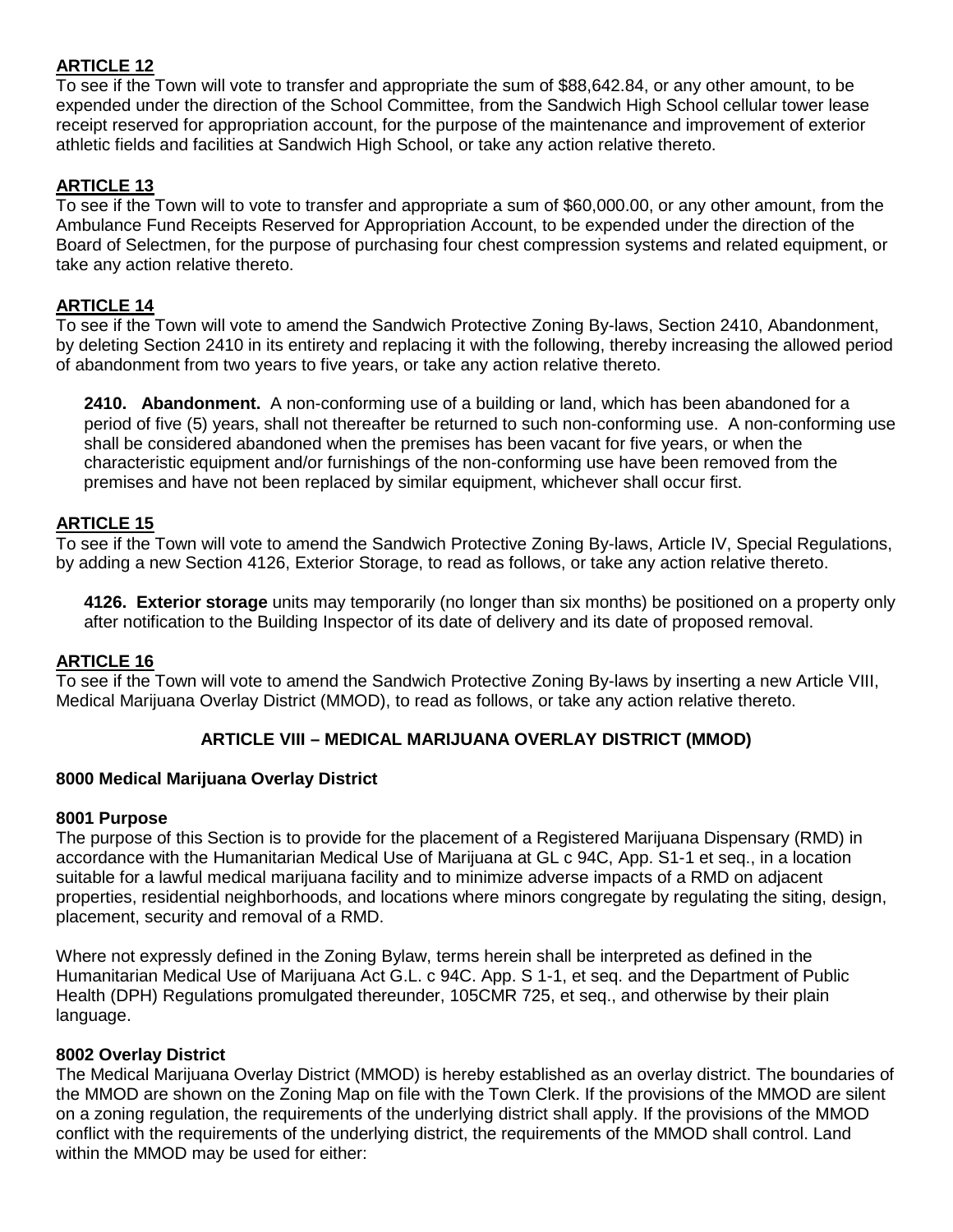1. A Registered Marijuana Dispensary (RMD) in which case the requirements set forth in this Section shall apply; or

2. A use allowed in the underlying district in which case the requirements of the underlying district shall apply.

# **8003 Location**

1. The MMOD overlay is located in the B-2 medical campus area along Route 130 in Sandwich between the Massachusetts Military Reservation, the Route 6 Mid-Cape Highway and the Sandwich Industrial Park as shown on the zoning map on file with the Town Clerk. This location is suitable because it is highly visible with direct access to state highways and byways, easy access for public and emergency services, and relatively central location within the community. The overlay district also share proximity with other medical uses within this campus area.

2. A RMD shall not be located within 500 feet of any of the following facilities that are in existence at the time of permit application:

a. School, including a public or private elementary, vocational or secondary school or a public or private college, junior college or university;

b. Child Care Center as defined in MGL Chapter 15D Section 1A;

c. Public park; or

d. Any facility where the primary purpose is to serve persons under age 18 who commonly congregate to participate in scheduled and structured activities other than medical uses.

3. Measurement of distance for the purpose of this bylaw shall be measured from property line to property line. The Zoning Board of Appeals may waive this distance requirement by a supermajority vote as part of the issuance of a Special Permit in any of the following instances:

a. Renewal of a Special Permit for an existing RMD; or

b. New application (change of applicant) for an existing RMD; or

c. If the applicant demonstrates that a RMD would otherwise be effectively prohibited within the Town; or

d. The applicant demonstrates that the RMD will employ adequate security measures to prevent diversion of medical marijuana to minors who are not qualifying patients pursuant to 105 CMR 725.004.

# **8004 Eligibility**

1. Only one RMD shall be permitted within the Town. As defined in Section 10.2 a RMD can either dispense, prepare, cultivate or any combination thereof. Therefore, any facility with one or a combination of these activities constitutes a RMD.

2. Only an applicant holding a valid Provisional Certificate of Registration from the Department of Public Health is eligible to apply for a Special Permit under this Section.

# **8005 Administration and Procedure**

1. One RMD shall be permitted in the MMOD pursuant to a Special Permit. The Zoning Board of Appeals shall be the Special Permit Granting Authority (SPGA) for a RMD Special Permit. In addition to the RMD Special Permit, applicants are urged to attend a voluntary town staff Site Plan Review.

2. The Zoning Board of Appeals shall notify and refer copies of RMD applications to the appropriate Town officials, such as Police Department, Fire Department, Building Commissioner, Town Engineer, Highway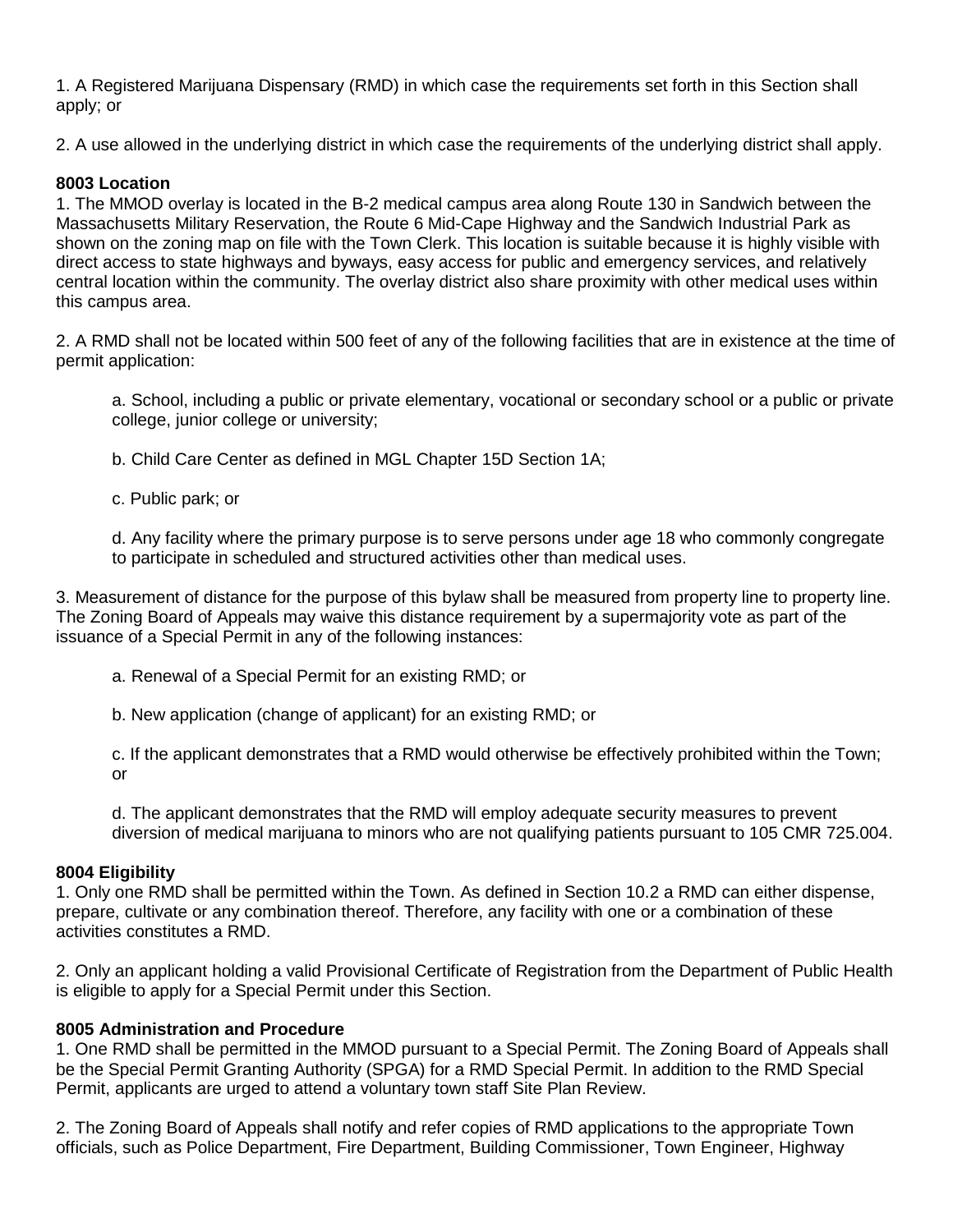Superintendent, Health Department, Water Department, and Council on Aging, who have expertise or responsibilities relating to the application or serve constituencies likely to use a RMD. These reviewers may examine the application and submit written comments to the Zoning Board of Appeals. Failure to submit written comments by the designated deadline shall be construed as a lack of opposition to the proposal.

3. Applicants for a RMD Special Permit shall follow the application requirements on forms provided by the Zoning Board of Appeals or their designee.

a. An applicant for a Special Permit to operate a RMD under this bylaw shall submit the following to the Zoning Board of Appeals for its review:

1) A copy of its Provisional Certificate of Registration from the Massachusetts Department of Public Health (DPH);

2) A copy of any waivers of DPH regulations issued to the RMD;

3) A full description of all security measures including employee security policies approved by the DPH;

4) A copy of the emergency procedures approved by the DPH;

5) A copy of the policies and procedures for patient or personal caregiver home delivery approved by DPH;

6) A copy of the policies and procedures for the transfer, acquisition or sale of marijuana between RMDs as approved by the DPH; and

7) A security contingency plan to address emergency situations and conditions presented by emergencies such as extended power outage and natural disasters.

b. The site plan shall clearly delineate various areas of the RMD (both indoors and outdoors) including but not limited to as public access areas, employee-only access areas, storage, cultivation, preparation, waste disposal, administrative, transportation and loading as well as parking areas. Site plans and/or application narrative shall contain sufficient information so that the Zoning Board of Appeals can evaluate the following design and operational standards.

4. Design Standards. The facility shall meet the following minimum requirements:

a. All activities related to the RMD with regard to processing, cultivation, or storage of marijuana shall be conducted indoors. No materials, plants or byproducts shall be visible from outside of the premises/building. With the exception of loading areas, no operations shall be visible to the public;

b. The facility may include waiting areas for patients and caretakers and areas where patients and caregivers receive instruction about use of the product and other activities directly related to administration of services. There shall not be any facilities for use by the general public such as public reception areas, public restrooms or public lounge or seating areas;

c. All shipping and receiving areas shall exclusively serve the RMD. In the case of a multi-use or multitenant site, the RMD shall be laid out and designed to ensure separation from other uses or tenants at the site;

d. The facility shall have adequate water supply, stormwater systems, sewage disposal, and surface and subsurface drainage;

e. Adequate lighting, including night lighting that provides for monitoring of building and site security;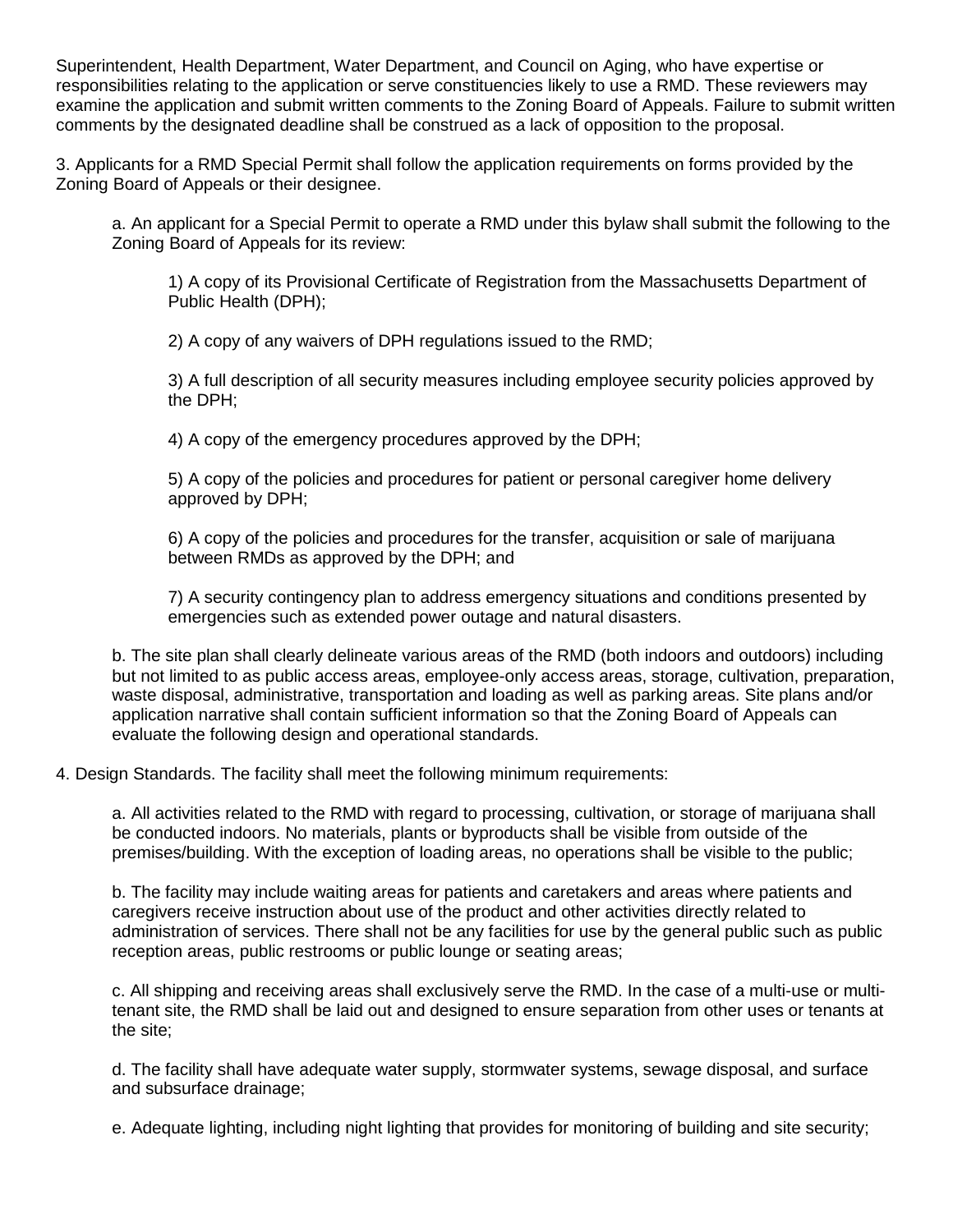f. Signage is limited to that which is permitted under 105 CMR 725.100 (L) and shall comply with the Town of Sandwich Sign Bylaw.

## 5. Security and Operational Standards

a. The Zoning Board of Appeals shall request review and comment from the Chief of Police or designee. Failure to submit written comments by a designated deadline set by the Zoning Board of Appeals shall be construed as a lack of opposition to the proposal. The Chief of Police or designee may recommend reasonable security conditions to the Board;

b. The applicant under this Section shall provide and keep up to date contact information as required by the Chief of Police and Building Commissioner such as name, telephone number and electronic mail address of a contact person who must be available 24 hours a day.

c. Security Design Requirements. At a minimum, the security features used to protect the site shall fully comply with 105 CMR 725 and, in addition, must have the following capabilities:

1) A security camera system that monitors all entrances and exits for vehicles and persons as well as all areas where marijuana is received, stored, processed, sent or otherwise handled;

2) The security camera system shall have a minimum 180 day storage capacity;

3) Access and egress to all entrances and exits for vehicles and persons into areas where marijuana is received, stored, processed, sent or otherwise handled shall be controlled by an electronic access security system that records the ingress and egress of vehicles and persons;

4) All personnel shall have a security identity card that includes a front facial picture of the employee. The identity card shall also serve as the electronic access card for entrance into all restricted areas. The date and time of all access and egress into such areas shall be digitally recorded. Identification cards shall be worn at all times when personnel are in the RMD facility and must be plainly visible and not concealed;

5) All security alarm systems for the RMD shall be monitored by central station alarm. The Sandwich Police Department shall be immediately notified of the receipt of any alarm by the central station monitor; and

6) The applicant shall immediately notify the Sandwich Police Department of any breakdown or malfunction of any part of the security system. This notification shall include at a minimum the following:

- Date and time of malfunction;
- Nature of malfunction;
- Any loss or attempted loss of product as a result of the malfunction;
- The compensatory measures in place to address the discontinuity of the security system; and
- Estimated date and time of restoration of the security measures.

# 6. Enforcement

a. Failure to comply with any of the provisions of the security measures in this Section shall be reported to the Building Commissioner for review. The applicant's unwillingness or inability to make timely repairs to the security systems may result in the issuance of a Cease and Desist order until such repairs have been completed and approved by appropriate town officials.

# **8006 Special Permit Approval Criteria and Conditions**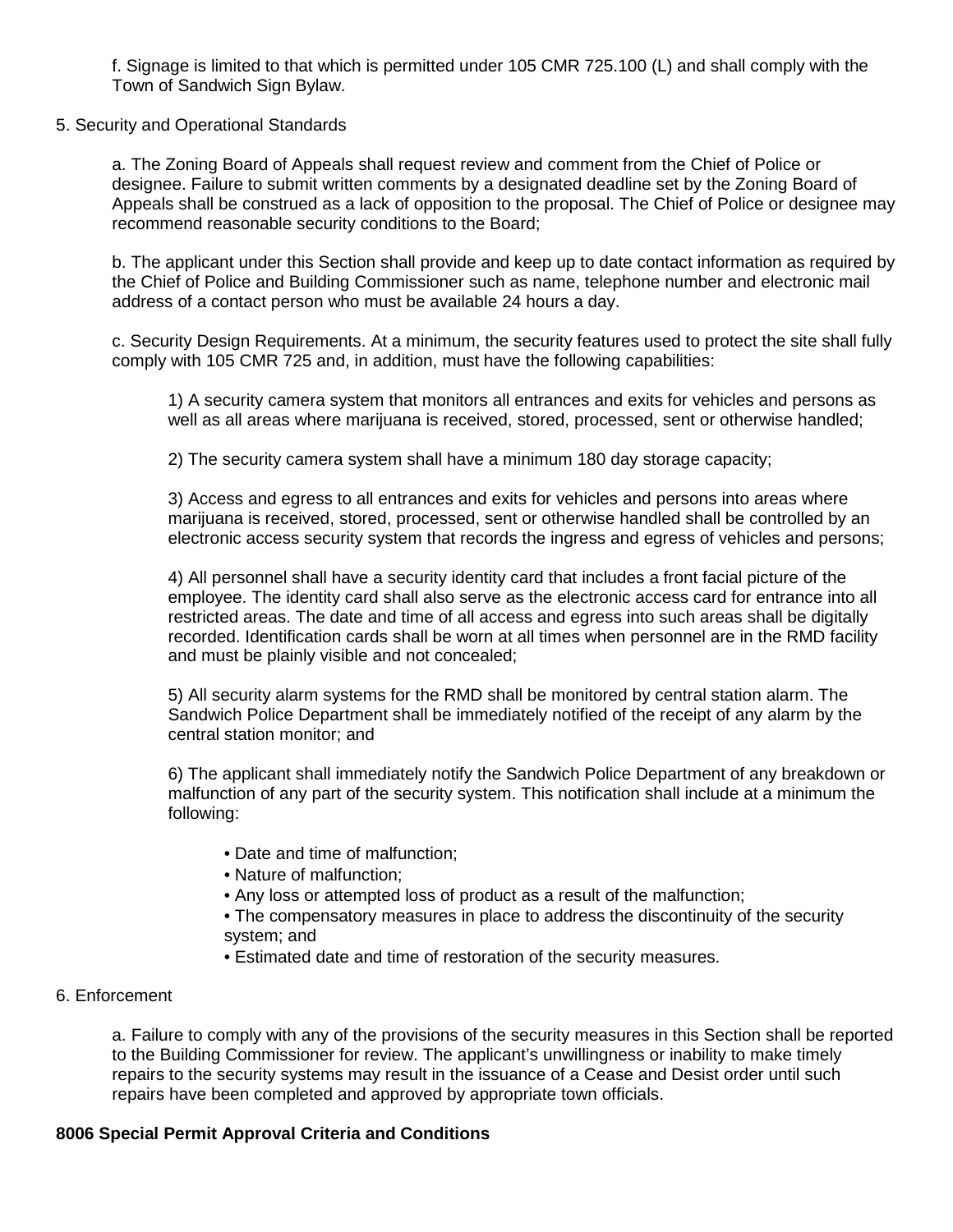1. The Zoning Board of Appeals may impose reasonable conditions to improve site design, traffic flow, public safety, water quality, air quality, protection of significant environmental resources and the preservation of community character of the surrounding area including but not limited to the following:

a. Minimize the impacts of increased noise and traffic;

b. Impose security precautions related to the high value of products and cash transactions;

c. Deter unauthorized or ineligible customers at the RMD;

d. Impose measures to prevent diversion of marijuana; and

e. Conditions related to the design and construction of the facility to improve safety, security and conformance with community character.

2. Zoning Board of Appeals shall address the following general conditions in each special permit issued under this Section:

a. Hours of operation, including dispatch for home delivery;

b. The reporting of any incidents to the Building Commissioner and Zoning Board of Appeals as required under the requirements of 105CMR 725.110(f) within 24 hours of occurrence. Such reports may be redacted as necessary to comply with any applicable state or federal laws and regulations.

c. The reporting of any summary cease and desist order, quarantine order, summary suspension order, limiting sales order, notice of hearing or final action by DPH or the Division of Administrative Law Appeals as applicable regarding the RMD to the Building Commissioner and the Zoning Board of Appeals within 48 hours of their receipt.

3. A Special Permit may be issued to any applicant who, in the determination of the Zoning Board of Appeals, has met the requirements of this Section; as well as the criteria in Sections 1330 and 1340.

4. The issuance of a special permit under this Section shall also be subject to the following:

a. The special permit shall expire within five (5) years of the date of issue. If the applicant wishes to renew the special permit, an application to renew must be submitted at least 120 days prior to the expiration of the Special Permit;

b. Special permits shall be limited to the current applicant and shall expire on the date the Special Permit holder ceases operation of the RMD;

c. Special permits shall lapse upon the expiration or termination of an applicant's registration by DPH;

d. The holder of a special permit for an RMD facility shall notify the Building Inspector and the Zoning Board of Appeals in writing within 48 hours of the cessation of operation of the RMD or the expiration or termination of the permit holder's registration with DPH; and

e. Any failure to fully comply with any conditions of the special permit, this or any bylaws of the Town of Sandwich, or the laws or regulations of the Commonwealth of Massachusetts, may result in the suspension or revocation of the special permit by the Zoning Board of Appeals.

#### **8007 Prohibition Against Nuisances**

No use shall be allowed in the MMOD which creates a nuisance to abutters or to the surrounding area, or which creates any hazard, including but not limited to fire, explosion, fumes, gas, smoke, odors, obnoxious dust, vapors, offensive noise or vibration, flashes, glare, objectionable effluent or electrical interference, which may impair the normal use and peaceful enjoyment of any property, structure or dwelling in that area.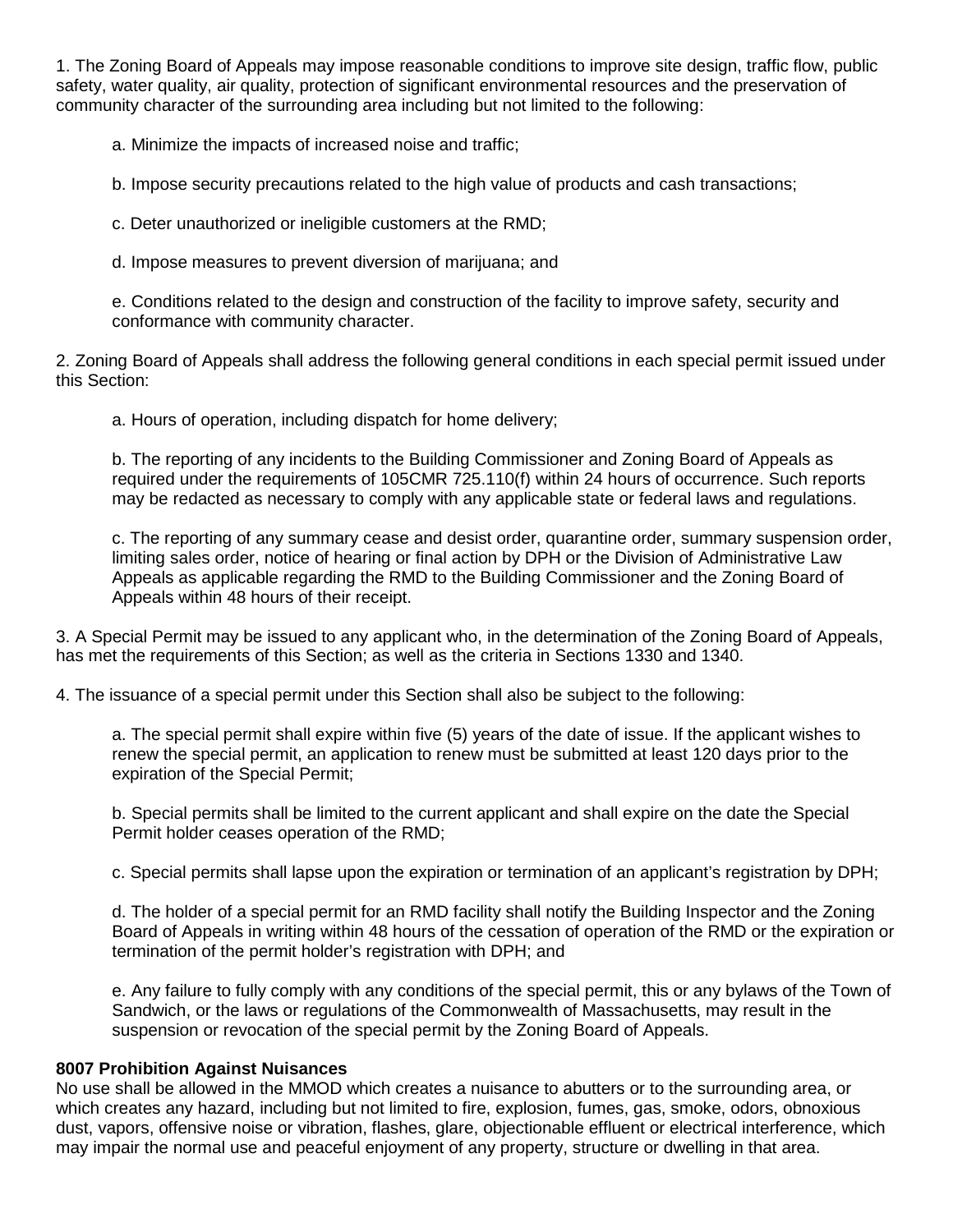## **8008 Severability**

The provisions of the Bylaw are severable. The invalidity of any Section or provision of this Zoning Bylaw shall not invalidate any other Section or provision hereof.

## **No Recommendation Required.**

## **ARTICLE 17**

To see if the Town will vote to amend the Sandwich Protective Zoning By-laws, Definitions, by deleting the current definitions of "Height" and "Yard" and replacing them with the following definitions, and by inserting a new definition of "Storage, Exterior", or take any action relative thereto.

**HEIGHT** – The vertical distance from the mean existing grade at the front line of the building to the highest point of the roof for flat or shed roofs, to the deck line for mansard roofs and to the ridge for gable, hip and gambrel roofs; except for those buildings that are required to be placed on elevated foundations adjacent to the shoreline and/or within those areas designated by FEMA to be part of any A or V Zone, where the vertical distance would be measured from the top of the elevated foundation to the highest point of the roof for flat or shed roofs, to the deck line for mansard roofs and to the ridge for gable, hip and gambrel roofs. Not included are spires, cupolas, TV antennae and other parts of structures, which do not enclose potentially habitable floor space.

YARD – A required open space, unobstructed with structures other than fences or other customary yard accessories.

**STORAGE, EXTERIOR** – Temporary (no longer than six months) exterior storage units located outside a building including but not limited to "pods", trailers, containers and the like which may house merchandise, furniture and more.

#### **ARTICLE 18**

To see if the Town will vote to amend Section 2.01 of the Town Bylaws, Capital Improvement Planning Committee, by deleting the language in Part 2 highlighted below with a strikethrough and adding the language highlighted with an underline, or take any action relative thereto.

Part 2: The Committee shall define and study all proposed capital projects and improvements involving major non-recurring tangible assets and projects. All officers, boards and committees, including the Selectmen and the School Committee, shall give to the Committee on forms prepared by it the information needed to prepare a Capital Budget for Town Meeting. The Committee shall consider the relative need, impact, timing, cost and funding methodology of these capital expenditures and the effect each will have on the financial position of the Town. No appropriation shall be voted for a capital improvement requested by a department, board or commission unless the proposed capital improvement is considered in the Committee's report, or the Committee shall first have submitted and may make a report to the Finance Committee and Board of Selectmen explaining the omission.

#### **ARTICLE 19**

To see if the Town will vote in accordance with M.G.L. c.44, §53E1/2 to establish a revolving fund in which to place revenues collected from any payments made to the Town from purchasing the Town's written history, Sandwich: A Cape Cod Town, to be expended under the direction of the Board of Selectmen for the purpose of paying for any future publication of the Town's history, and to establish a limit on the total amount that may be expended from the fund in FY'15, or take any action relative thereto.

#### **ARTICLE 20**

To see if the Town will vote to transfer and appropriate under the Community Preservation Act historic resources program the sum of \$15,000.00, or any other amount, to be expended under the direction of the Board of Selectmen, for the purpose of preserving, restoring, and protecting the Town's written history, Sandwich: A Cape Cod Town, by updating and publishing the document in both print and electronic forms;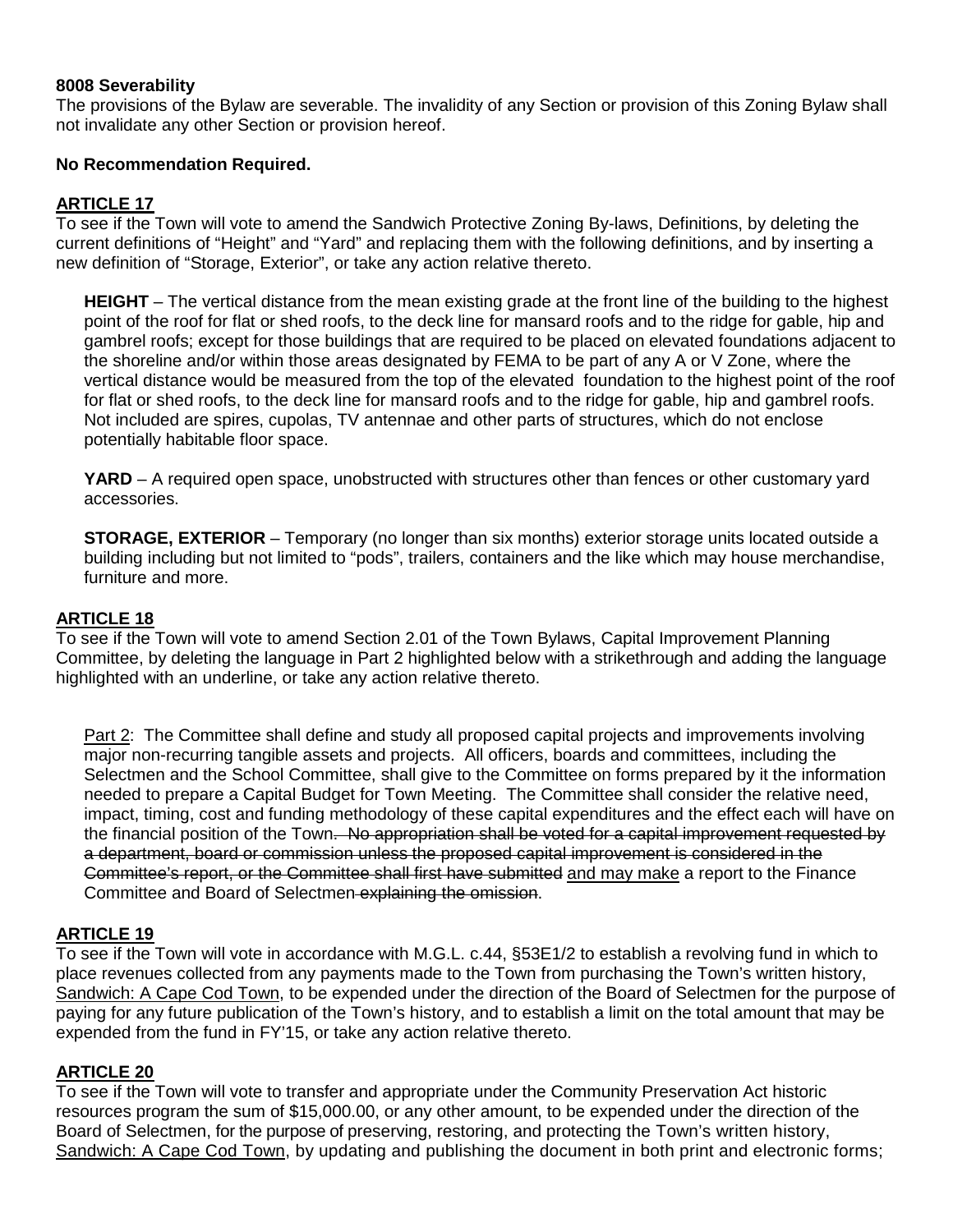that to meet this appropriation the Town transfer from the Community Preservation Fund a sum of money for this purpose; or take any other action relative thereto.

# **ARTICLE 21**

To see if the Town will vote to transfer and appropriate under the Community Preservation Act historic resources program the sum of \$7,000.00, or any other amount, to be expended under the direction of the Board of Selectmen, for the purpose of commemorating the Town's participation in the Civil War through the manufacture and display of a Civil War Memorial Plaque at Town Hall; that to meet this appropriation the Town transfer from the Community Preservation Fund a sum of money for this purpose; or take any other action relative thereto.

# **ARTICLE 22**

To see if the Town will vote to rescind the vote of the May 2, 2011 Annual Town Meeting under Article 19 appropriating \$450,000.00 from the Community Preservation Act affordable housing program for the purpose of supporting the Forestdale Village affordable housing project owned by Forestdale Village, LLC, or take any other action relative thereto.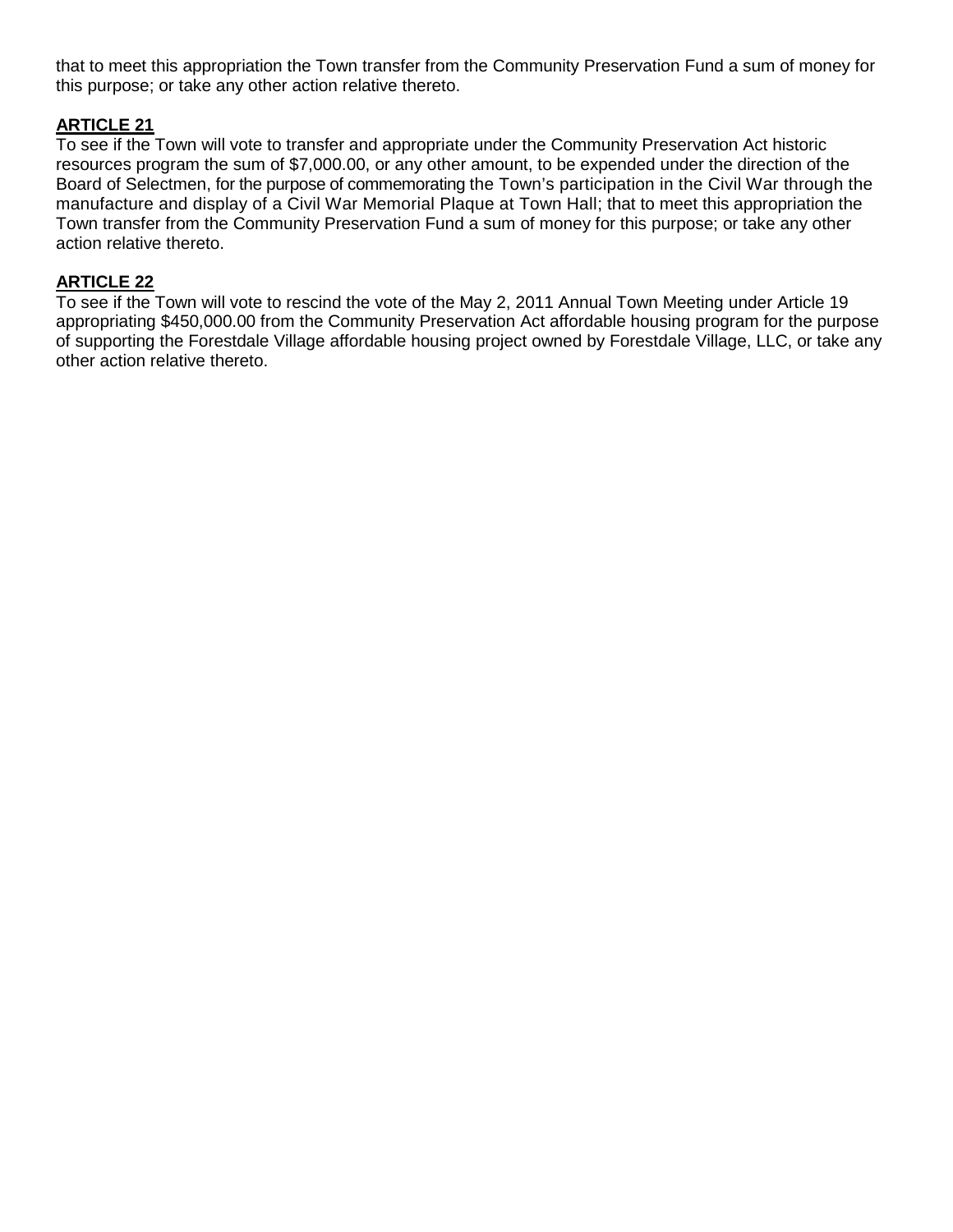# **TOWN OF SANDWICH ANNUAL TOWN MEETING May 4, 2015**

The Annual Town Meeting was called to order in the Sandwich High School auditorium by Moderator Garry Blank at 7:02 P.M. The total number of eligible voters for this meeting was 14,969 and the clerks checked in a total of 280 voters, which is a 1.8% turnout. The Moderator swore in the following Sandwich residents as tellers: Shawn Murray, Diane Hanelt, Melinda Gallant, Rosie Rhoades, David Merrell, Maryellen Anderson and Nancy Crossman. Taylor White, Town Clerk, and Susan Lundquist, Assistant Town Clerk served as the timekeepers. Board of Selectmen Chairman Ralph Vitacco led Town Meeting in the Pledge of Allegiance and Finance Committee member Linell M. Grundman sang the Star Spangled Banner. The Moderator again introduced Chairman Vitacco who honored Cindy Russell for dedicated work as Chair of the 375<sup>th</sup> Anniversary Committee. Anne Cubbage, Pastor of First Church, offered an opening prayer.

The Moderator acknowledged Robert George who requested a moment of silence for longtime Sandwich Police Officer George Elvander who passed this year.

# **ARTICLE 1**

To see if the Town will vote to hear the reports of all Town Officers and Committees and to act thereon and to hear the report of the Board of Selectmen on the Long Range Plan, or take any action relative thereto.

## **Ralph Vitacco, Chair of the Board of Selectmen read the Long Range Plan message.**

#### **VOTED: That the Town accept the Report of all Town Officers and Committees as printed in the 2014 Annual Town Reports and hear the report of the Board of Selectmen on the Long Range Plan. This was a voice vote and declared carried by the Moderator.**

#### **ARTICLE 2**

To see if the Town will vote to hear the report of the Finance Committee and to see if the Town will vote to raise and appropriate or transfer from available funds the sum of \$68,459,219.00, or any other amount, to defray Town expenses for the Fiscal Year July 1, 2015 to June 30, 2016 as itemized below in the third column entitled FY'16 Recommendation, or take any action relative thereto.

#### **Gene Parini, Chairman of the Finance Committee read the budget message.**

#### **Fiscal Year 2015 Finance Committee Budget Message**:

In accordance with Section 7.2.b of the Town Charter, the Finance Committee hereby presents its Fiscal Year 2016 budget message to Town Meeting and to the taxpayers and residents of Sandwich.

The budget being presented this evening is based on sound assumptions regarding our anticipated revenues and expenses for FY'15. As the Town Manager will explain in his budget presentation, it is always difficult to estimate State aid and assessments because these amounts are not finalized until well after tonight's a vote on the budget. Nevertheless, the Finance Committee believes the assumptions relied upon in preparation of this budget with respect to State aid are reasonable, with the only real concern being the Tuition Assessment line item for our students attending other public education options outside of Sandwich. As will be highlighted shortly, this figure has grown substantially over the last eight years to the extent that this assessment alone is almost \$1.0 million greater than all of the Town's discretionary aid. In the event that State aid and assessment figures change substantially from our current projections, we will have to come back to a future Special Town Meeting to make the proper adjustments to balance the FY'15 budget.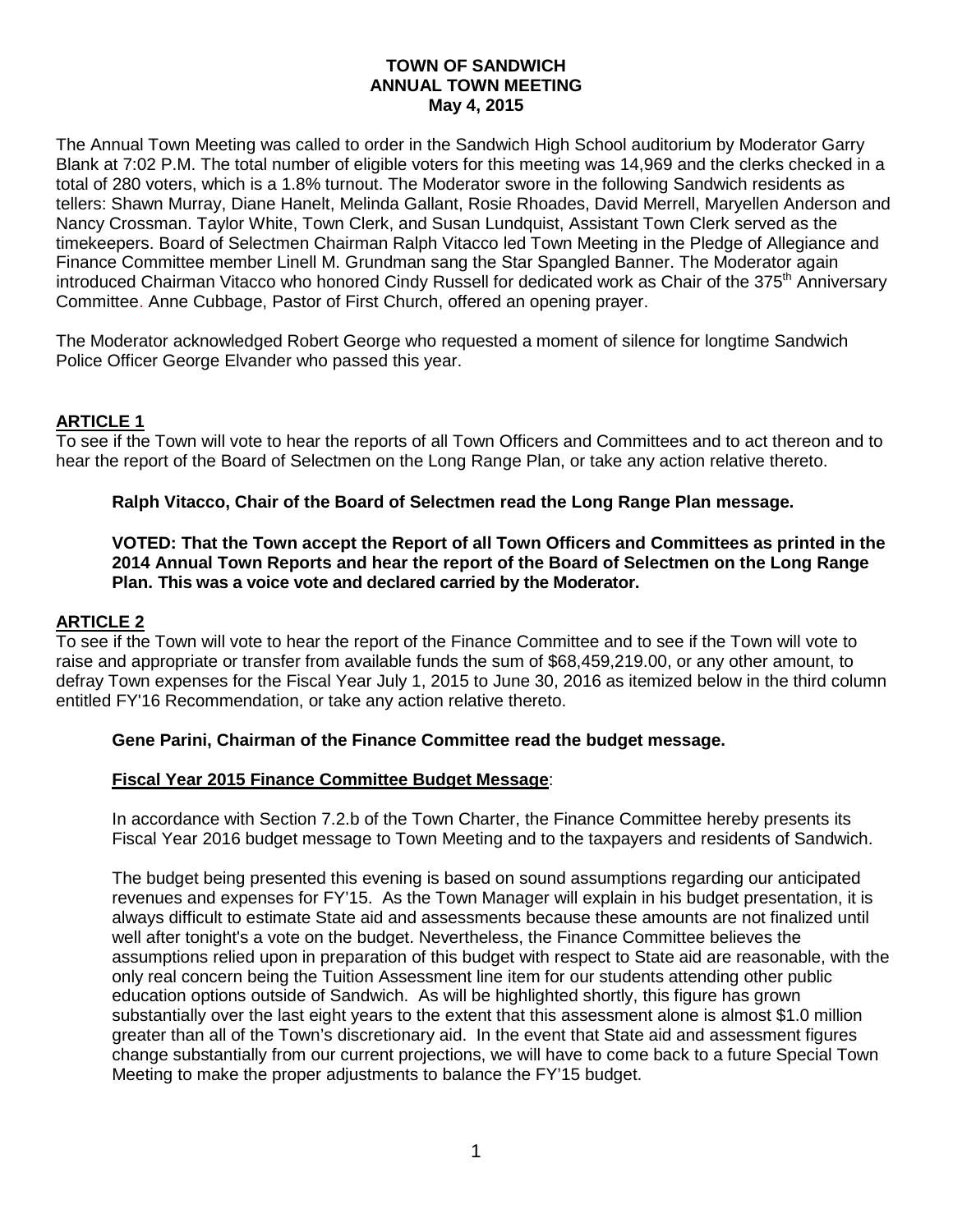It is important to keep in mind that in comparison to other communities, we budget extremely close to our allowed limits and have very little leeway if assumptions change during the fiscal year. This is particularly true for FY'15. One of our concerns this year has been how to support the implementation of the School Department's STEM effort, which includes relocating all  $7<sup>th</sup>$  and  $8<sup>th</sup>$  grades to Sandwich High School, within the funds available and to avoid an override request. After lengthy discussions and deliberations, the Finance Committee voted to support the School Budget and associated increased costs with the caveat that next year's school budget presented by the School Committee to the Board of Selectmen and the Finance Committee must show significant reductions.

This is a risk but we have made a decision to take this risk because we believe the School Department will be able to make significant budget reductions in FY'16 from the amount they would typically be seeking by fully implementing the STEM initiative and closing the Henry T. Wing School in the 2015 – 2016 school year. Enrollments have declined too significantly over the past 12 years to avoid this decision. For example, Sandwich High School, which is designed for 1,450 students, has less than 800 students enrolled this school year. In 2002, Sandwich had a total enrollment of 4,212 students and this year we have 3,018 – a 28 per cent decrease.

In order to implement the School Department's priorities, the Board of Selectmen and Finance Committee support a 3.78 per cent increase in the School budget and a General Government increase of 2.50 per cent. It is clear to the Committee that in future years there needs to be a significant budgetary shift to migrate funding from school operations to municipal operations. Town staffing and funding levels are far below similar communities and we believe municipal operations need to catch up to the growth Sandwich experienced during the last 30 years. The Town was able to make some small staffing improvements with the 2.50 per cent budget increase we have recommended, but it is clear to the Committee that additional personnel needs have to be addressed in future years.

In balancing the FY'15 budget, we were very fortunate that our appropriations to some key budget line items increased very little or even decreased. For example, Group Health Insurance increased by just 0.86 per cent, our County Retirement Assessment increased by 0.34 per cent, our Property & Liability Insurance decreased by 6.25 per cent, and our assessment to the Upper Cape Cod Regional Technical School decreased by 8.51 per cent. Without these favorable figures and the General Government's diligence in containing its request to a 2.50 per cent increase, we would not have been able to fund the additional requests of the School Department.

In addition to the budget amounts being voted in Article 2, the Committee fully supports the FY'15 capital budget recommendation in Article 5. This year you will see that more than \$930,000 has been allotted for several needed capital purchases, many of which have been on request lists for several years. Some key focus areas of the capital budget include a re- analysis of the Wing School, replacing several departmental vehicles, appropriating money for beach capital improvements, and fully implementing a unified financial system for Town and School operations.

Although the FY'15 budget addresses many issues and areas of importance, there are others that need to be addressed in the future and we would be remiss if we did not call these to the attention of Town Meeting. One is the understaffing of our Police and Fire Departments and the inadequate facilities in which they are housed. The second pressing issue is the state of our roads. The Committee supports passage of Warrant Article 7 for a \$1.3 million dollar outlay expenditure knowing that this amount is not adequate to address the road and public facility infrastructure and repairs needed. The Committee encourages our elected officials and town staff to continue their efforts to address these needs in the next budget year.

Finally, we would like to publicly thank the Town and School staff that met with us regularly over the last many months, presented detailed budget information, and answered numerous questions during our deliberations on the FY'15 budget. As our diligent review efforts have proven over the years, even when we have slight disagreements about specific spending amounts or funding sources, we all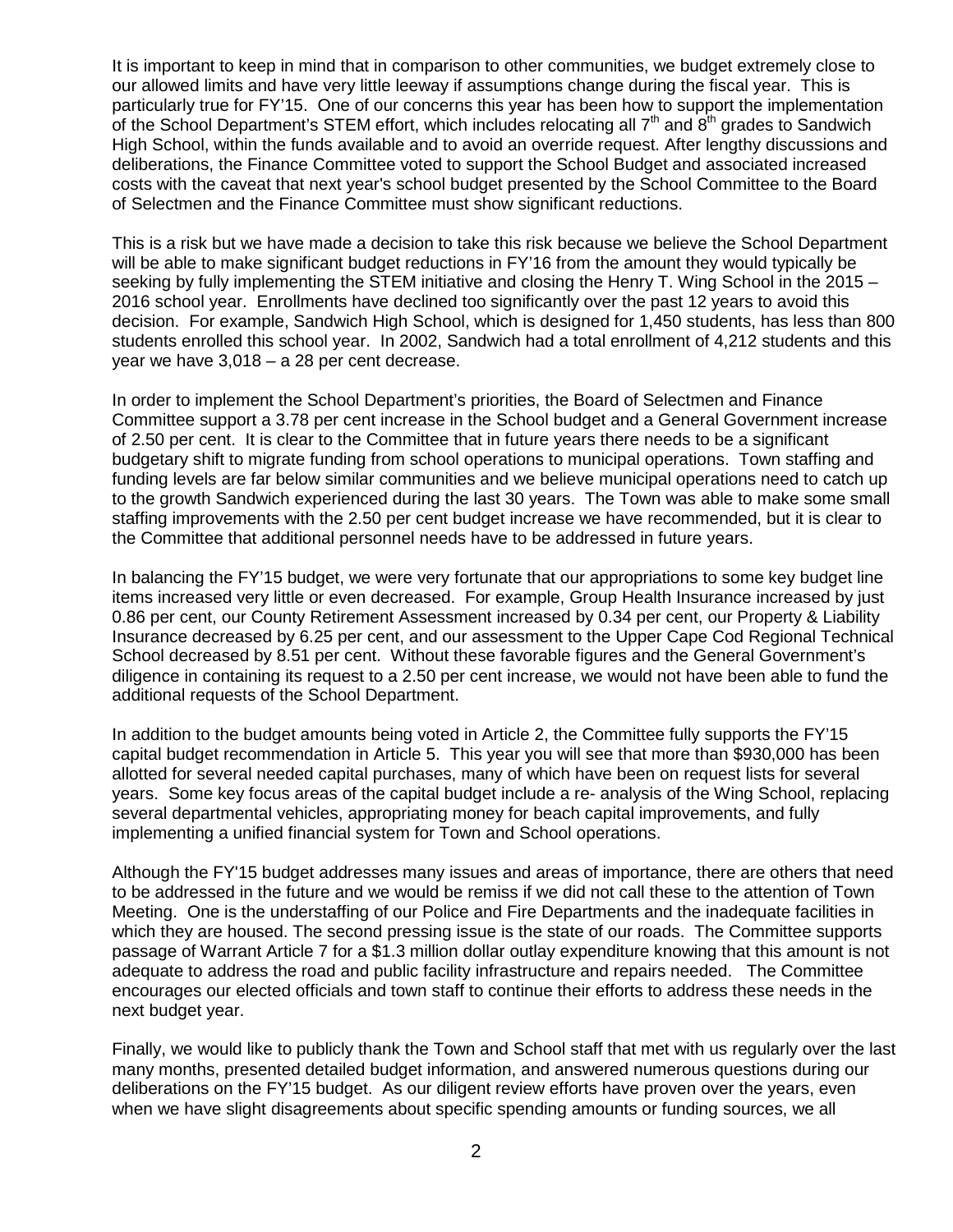recognize that Sandwich is operated very efficiently, follows extremely sound financial practices, and consistently makes very wise budget decisions.

# **FY'16 BUDGET TOTALS**

|            |                              | <b>FY'14</b>  | <b>FY'15</b>  | <b>FY'16</b>          |
|------------|------------------------------|---------------|---------------|-----------------------|
| <u>No.</u> | <b>Department</b>            | Appropriation | Appropriation | <b>Recommendation</b> |
| 114        | Moderator                    | 450           | 450           | 450                   |
| 123        | Selectmen/Manager            | 432,571       | 451,549       | 467,269               |
|            | <b>Personnel Expenses</b>    | 388,878       | 252,254       | 244,875               |
| 131        | <b>Finance Committee</b>     | 3,400         | 3,400         | 3,400                 |
| 135        | Accounting                   | 204,731       | 217,367       | 226,810               |
| 141        | Assessing                    | 364,148       | 373,800       | 384,818               |
| 145        | Treasurer                    | 184,461       | 190,328       | 205,882               |
| 146        | <b>Tax Collector</b>         | 254,595       | 193,336       | 201,800               |
| 147        | <b>Tax Title</b>             | 20,000        | 25,000        | 35,000                |
| 151        | Legal                        | 275,000       | 275,000       | 300,000               |
| 152        | <b>Human Resources</b>       | 156,551       | 161,271       | 170,163               |
| 161        | <b>Town Clerk</b>            | 151,400       | 158,168       | 165,677               |
| 162        | Elect. & Registration        | 42,750        | 77,250        | 60,750                |
| 171        | <b>Natural Resources</b>     | 238,627       | 245,608       | 270,676               |
| 175        | Planning & Development       | 150,334       | 202,623       | 222,299               |
| 190        | <b>Facilities Management</b> | 496,100       | 502,862       | 522,455               |
| 195        | <b>Town Reports</b>          | 11,000        | 11,000        | 11,000                |
| 196        | <b>Bind Records</b>          | 6,000         | 6,000         | 6,000                 |
| 197        | Info. Technology             | 393,379       | 492,219       | 529,329               |
|            | Total 100s                   | 3,774,375     | 3,839,485     | 4,028,653             |
| 210        | <b>Police Department</b>     | 3,326,005     | 3,479,919     | 4,098,264             |
| 220        | <b>Fire Department</b>       | 3,096,128     | 3,264,912     | 3,211,210             |
| 241        | Inspections                  | 247,616       | 257,631       | 265,317               |
| 244        | Sealer of Weights & Measures | 200           | 200           | 200                   |
| 291        | <b>Emergency Management</b>  | 7,750         | 11,500        | 11,500                |
| 294        | Forest Warden                | 1,500         | 1,500         | 1,500                 |
| 297        | <b>Bourne Shellfish</b>      | 4,000         | 4,000         | 4,000                 |
| 299        | Greenhead Fly                | 2,000         | 2,000         | 2,000                 |
|            | <b>Total 200s</b>            | 6,685,199     | 7,021,662     | 7,593,991             |
| 300        | <b>School Department</b>     | 30,324,286    | 31,358,436    | 30,915,593            |
| 313        | <b>UCCRVTS</b>               | 1,998,563     | 1,828,435     | 2,049,172             |
|            | Total 300s                   | 32,322,849    | 33,186,871    | 32,964,765            |
| 410        | DPW - Engineering            | 146,059       | 184,212       | 188,745               |
| 420        | <b>DPW</b>                   | 1,362,853     | 1,449,207     | 1,467,558             |
| 421        | Snow & Ice                   | 250,012       | 250,013       | 250,014               |
| 424        | <b>Streetlights</b>          | 30,000        | 30,000        | 30,000                |
|            | <b>Total 400s</b>            | 1,788,924     | 1,913,432     | 1,936,317             |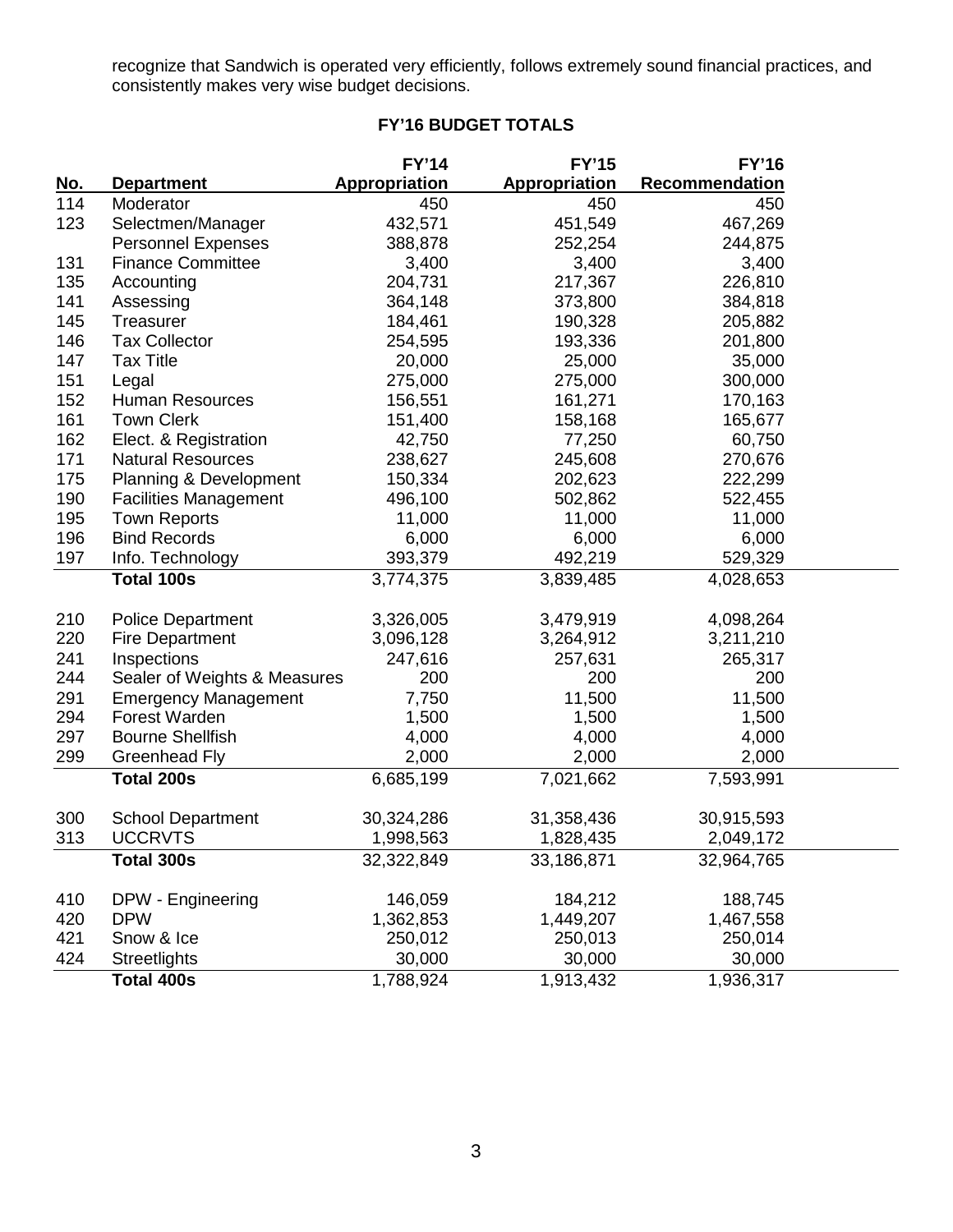|            |                                                         | <b>FY'14</b>         | <b>FY'15</b>         | <b>FY'16</b>   |  |
|------------|---------------------------------------------------------|----------------------|----------------------|----------------|--|
| <u>No.</u> | <b>Department</b>                                       | <b>Appropriation</b> | <b>Appropriation</b> | Recommendation |  |
| 510        | <b>Health Department</b>                                | 169,748              | 177,515              | 187,330        |  |
| 522        | <b>Nursing Department</b>                               | 125,873              | 132,121              | 145,742        |  |
| 540        | <b>Social Services</b>                                  | 21,200               | 21,200               | 35,000         |  |
| 541        | <b>COA</b>                                              | 191,191              | 198,448              | 217,769        |  |
| 543        | Veterans                                                | 43,383               | 44,006               | 45,500         |  |
|            | Total 500s                                              | 551,395              | 573,290              | 631,341        |  |
| 610        | Library                                                 | 939,639              | 985,336              | 944,017        |  |
| 630        | Recreation                                              | 93,746               | 108,320              | 155,787        |  |
| 650        | DPW - Parks                                             | 13,850               | 13,850               | 20,850         |  |
| 671        | Hoxie / Grist Mill                                      | 0                    | 0                    | 20,000         |  |
| 693        | <b>Memorial Day</b>                                     | 1,200                | 1,200                | 1,200          |  |
| 694        | <b>Historic District</b>                                | 12,750               | 13,000               | 13,000         |  |
|            | <b>Total 600s</b>                                       | 1,061,185            | 1,121,706            | 1,154,854      |  |
|            | <b>Operating Budget Subtotal:</b>                       | 46,183,927           | 47,656,446           | 48,309,921     |  |
| 135        | Sanitation, Marina & SHGC Indirect Costs Transfers      |                      |                      | 45,000         |  |
| 171        | <b>Waterways Fund Transfer</b>                          |                      |                      | 12,500         |  |
| 220        | <b>Ambulance Fund Transfer</b>                          |                      |                      | 1,000,000      |  |
| 630        | Beach & Recreation Account Transfers (incl. Sandy Neck) | 200,304              |                      |                |  |
| 632        | <b>Marina Debt</b>                                      | 210,000              |                      |                |  |
| 645        | <b>Community Preservation Act Debt</b>                  | 1,252,561            |                      |                |  |
| 650        | <b>Cemetery Trust Fund Transfer</b>                     |                      |                      | 25,000         |  |
| 671        | Hoxie House / Grist Mill Transfer                       |                      |                      | 33,000         |  |
|            | <b>Inter-Fund Transfers Subtotal:</b>                   |                      |                      | 2,778,365      |  |
| 132        | <b>Reserve Fund</b>                                     |                      |                      | 500,000        |  |
| 710        | <b>Short Term Debt</b>                                  |                      |                      | 50,000         |  |
| 750        | Debt                                                    | 2,758,586            |                      |                |  |
| 910        | <b>Group Health Insurance</b>                           | 9,275,000            |                      |                |  |
| 912        | Medicare                                                | 600,000              |                      |                |  |
| 940        | Property & Liability Insurance                          | 840,000              |                      |                |  |
| 941        | <b>Unemployment Account</b>                             |                      |                      | 100,000        |  |
| 950        | <b>Retirement Assessment</b>                            |                      |                      | 3,147,347      |  |
|            | <b>OPEB Trust Fund</b><br>100,000                       |                      |                      |                |  |
|            |                                                         |                      |                      |                |  |

# **Other Budget Accounts Subtotal:** 17,370,933

**FY'16 BUDGET TOTAL: 68,459,219**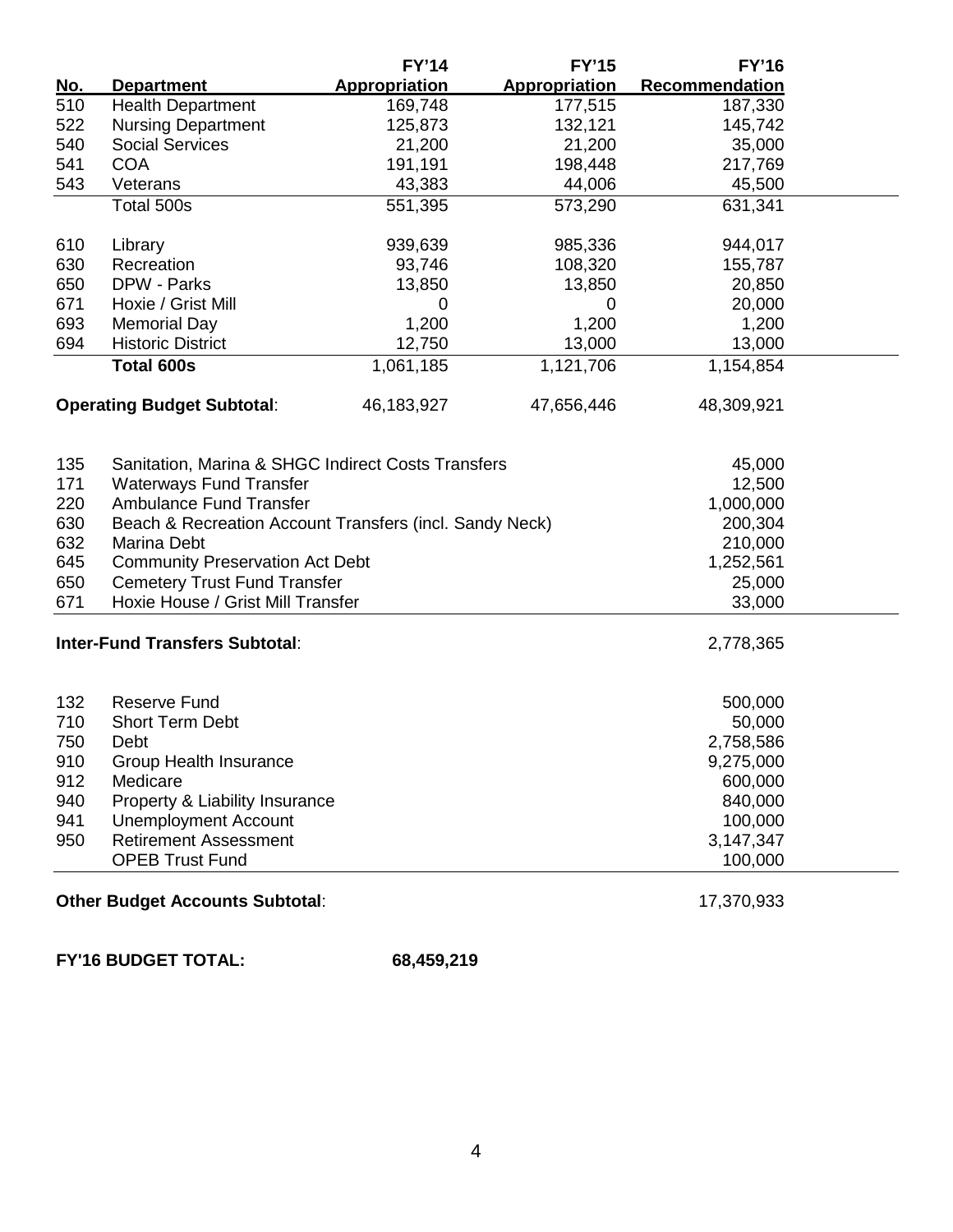**VOTED: That the Town hear the report of the Finance Committee and raise and appropriate \$64,953,989; transfer and appropriate \$626,865 from Free Cash; transfer and appropriate \$1,000,000 from the ambulance receipts reserved for appropriation account; transfer and appropriate \$100,000 from overlay surplus; transfer and appropriate \$1,244,834 from the Community Preservation Fund Fiscal Year 2016 estimated annual revenues; transfer and appropriate \$7,727 from the Community Preservation Fund undesignated fund balance; transfer and appropriate \$225,000 from Sandwich Marina funds; transfer and appropriate \$15,000 from the Sandwich Hollows Golf Club enterprise fund; transfer and appropriate \$15,000 from the DPW – Sanitation Division enterprise fund; transfer and appropriate \$200,304 from the beach parking receipts reserved for appropriation account; transfer and appropriate \$33,000 from the Hoxie House / Grist Mill receipts reserved for appropriation account; transfer and appropriate \$12,500 from the Waterways Fund; transfer and appropriate \$25,000 from cemetery trust funds; and transfer and appropriate \$100,000 to the OPEB Trust Fund; to defray Town expenses for the Fiscal Year 2016 as itemized in the third column entitled FY'16 Recommendation, as printed in the Warrant under Article 2, and set the compensation of elected officials as follows:**

| <b>Moderator</b>                   | 450    |
|------------------------------------|--------|
| <b>Chairman Board of Selectmen</b> | 3,000  |
| Selectmen - 4 each                 | 2,500  |
| <b>Chairman Board of Assessors</b> | 2,000  |
| Assessors - 2 each                 | 1,500  |
| <b>Town Clerk</b>                  | 74,860 |

**This was a voice vote and declared carried by the Moderator.**

# **ARTICLE 3**

To see if the Town will vote in accordance with the provisions of M.G.L. c.44, §53F½ to raise and appropriate or transfer from available funds a sum of money, to be expended under the direction of the Board of Selectmen, for the purpose of establishing the FY'16 enterprise fund budget for the Department of Public Works Sanitation Division, or take any action relative thereto.

**VOTED: That the Town transfer and appropriate \$775,000 from DPW – Sanitation Division receipts and transfer and appropriate \$260,611 from the DPW – Sanitation Division retained earnings, to be expended under the direction of the Board of Selectmen, for establishing the Fiscal Year 2016 Enterprise Fund operating budget for the DPW – Sanitation Division. This was a voice vote and declared carried unanimously by the Moderator.**

# **ARTICLE 4**

To see if the Town will vote in accordance with the provisions of M.G.L. c.44, §53F½ to raise and appropriate or transfer from available funds a sum of money, to be expended under the direction of the Board of Selectmen, for the purpose of establishing the FY'16 enterprise fund budget for Sandwich Hollows Golf Club, or take any action relative thereto.

**VOTED: That the Town transfer and appropriate \$858,958 from Golf Course Receipts, to be expended under the direction of the Board of Selectmen, for establishing the Fiscal Year 2016 Enterprise Fund operating budget for Sandwich Hollows Golf Club. This was a voice vote and declared carried unanimously by the Moderator.**

# **ARTICLE 5**

To see if the Town will vote in accordance with the provisions of M.G.L. c.44, §53E1/2 to authorize revolving funds for the following Town departments for FY'16, to be expended under the direction of the Board of Selectmen, in accordance with the following list:

| <b>Revolving</b> | Revenue | <b>Allowed</b> | <b>Expenditure</b> | <b>Year-End</b> |
|------------------|---------|----------------|--------------------|-----------------|
|------------------|---------|----------------|--------------------|-----------------|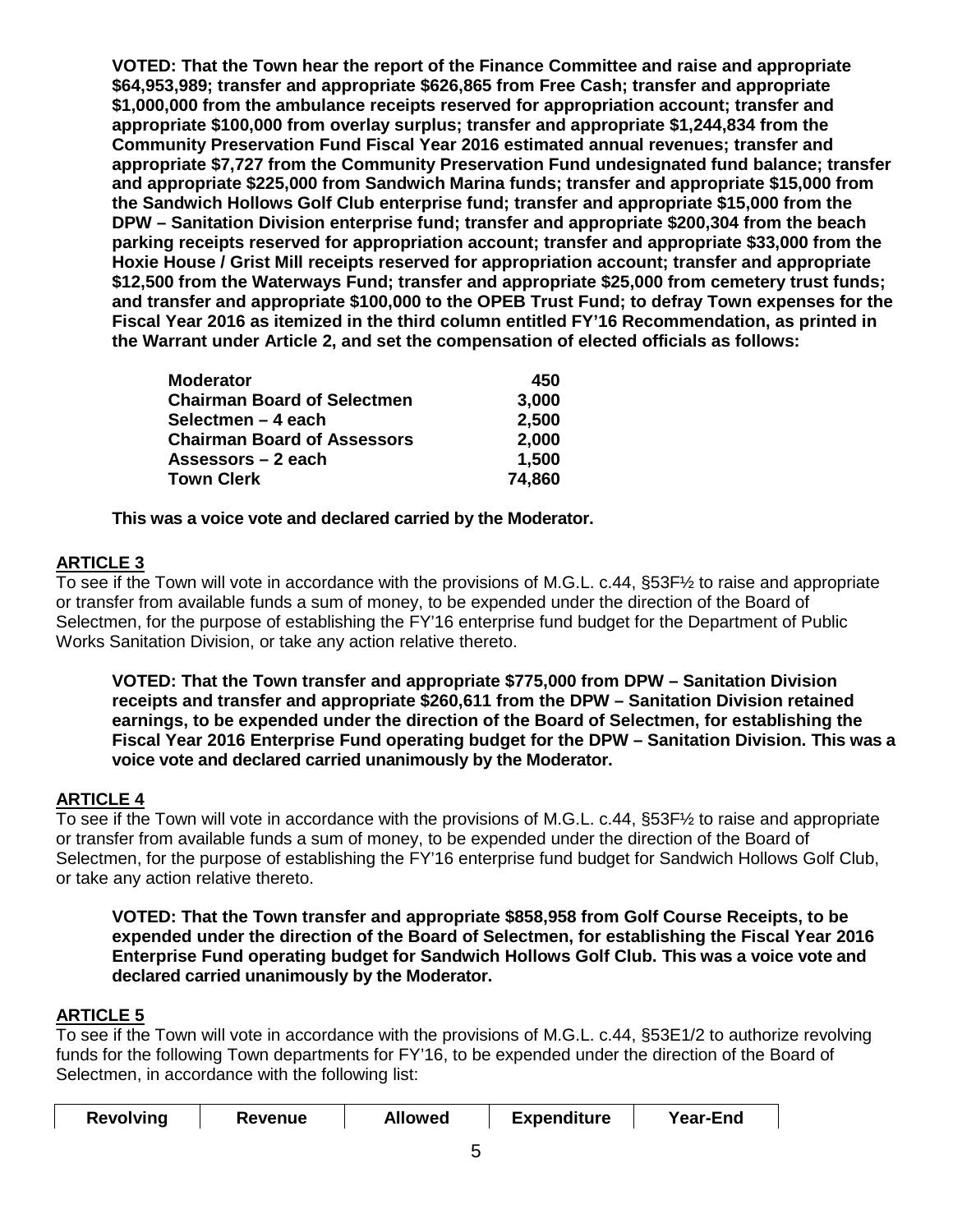| <b>Account</b>        | <b>Source</b>        | <b>Expenses</b> | Limit       | <b>Balance</b> |
|-----------------------|----------------------|-----------------|-------------|----------------|
|                       | Marina               | <b>Marina</b>   |             |                |
| Sandwich              | revenues,            | operations      | \$2,000,000 | Available for  |
| Marina                | fees & charges       | & capital       |             | following year |
| Recreation            | Program fees         | Recreation      | \$250,000   | Available for  |
| Programs              | & charges            | programs        |             | following year |
| Solar Energy /        | Green energy         | Town utility    | \$200,000   | Available for  |
| <b>Town Utilities</b> | payments             | expenses        |             | following year |
| <b>Town Hall</b>      | <b>Function fees</b> | Town Hall &     | \$5,000     | Available for  |
|                       |                      | monitor         |             |                |
| Meeting Room          | & charges            | expenses        |             | following year |

or take any action relative thereto.

## **VOTED: That the Town authorize Town Department revolving funds for Fiscal Year 2016, to be expended under the direction of the Board of Selectmen, as printed in the Warrant under Article 5. This was a voice vote and declared carried unanimously by the Moderator.**

# **ARTICLE 6**

To see if the Town will vote to hear the report of the Capital Improvement Planning Committee, and further, to raise and appropriate or transfer from available funds the sum of \$1,164,575.00, or any other amount, to be expended under the direction of the Board of Selectmen, for the purpose of purchasing and repairing equipment, vehicles, and buildings, and providing related services in accordance with the following list, with any unexpended balance for each item identified below to be placed in the Building Repairs / Capital Purchases account to be expended under the direction of the Board of Selectmen:

| Assessing - Replace Vehicle                                  | 23,150  |
|--------------------------------------------------------------|---------|
| Natural Resources - Replace Tractor                          | 39,000  |
| Natural Resources - Replace Trailer & Equipment              | 10,000  |
| Facilities Department - Town Building Repairs/Improvements   | 125,000 |
| Facilities Department - (30) Automatic Defibrillators        | 44,000  |
| Facilities Department - Town Neck Restroom/Concession Design | 25,000  |
| IT Department - Replace Police & Fire Phone System           | 50,000  |
| Emergency Management - Communication Back-up System          | 20,000  |
| Police Department - Replace (4) Mobile Radios                | 20,000  |
| Fire Department – (4) Automatic Chest Compression Systems    | 60,000  |
| Fire Department - (4) Stretcher Lift Systems                 | 100,000 |
| <b>Inspections Department - Replace Vehicle</b>              | 32,500  |
| Engineering Department - Boardwalk & Beach Access Repairs    | 60,000  |
| DPW - Highway Department - Replace Dump Truck w/Plow         | 150,000 |
| DPW - Highway Department - Replace Chipper                   | 50,000  |
| Health Department - Replace Vehicle                          | 23,150  |
| Library – Elevator Repairs & Improvements                    | 85,000  |
| Library - Fire Alarm System Improvements                     | 11,875  |
| Recreation Department - Replace Van                          | 30,000  |
| Recreation Department - Replace Rescue Boat, Motor, Trailer  | 10,000  |
| DPW - Parks Department - Replace (2) Dump Trucks w/Plows     | 140,000 |
| Natural Resources - Replace Buoys                            | 3,000   |
| Natural Resources - Conservation Land Improvements           | 8,500   |
| Natural Resources - Mobile Radio & System Upgrades           | 9,900   |
| Police Department - Replace Radio Batteries                  | 8,000   |
| Police Department - Replace All Terrain Vehicle              | 6,000   |
| Recreation Department - Oak Crest Cove Court Maintenance     | 8,800   |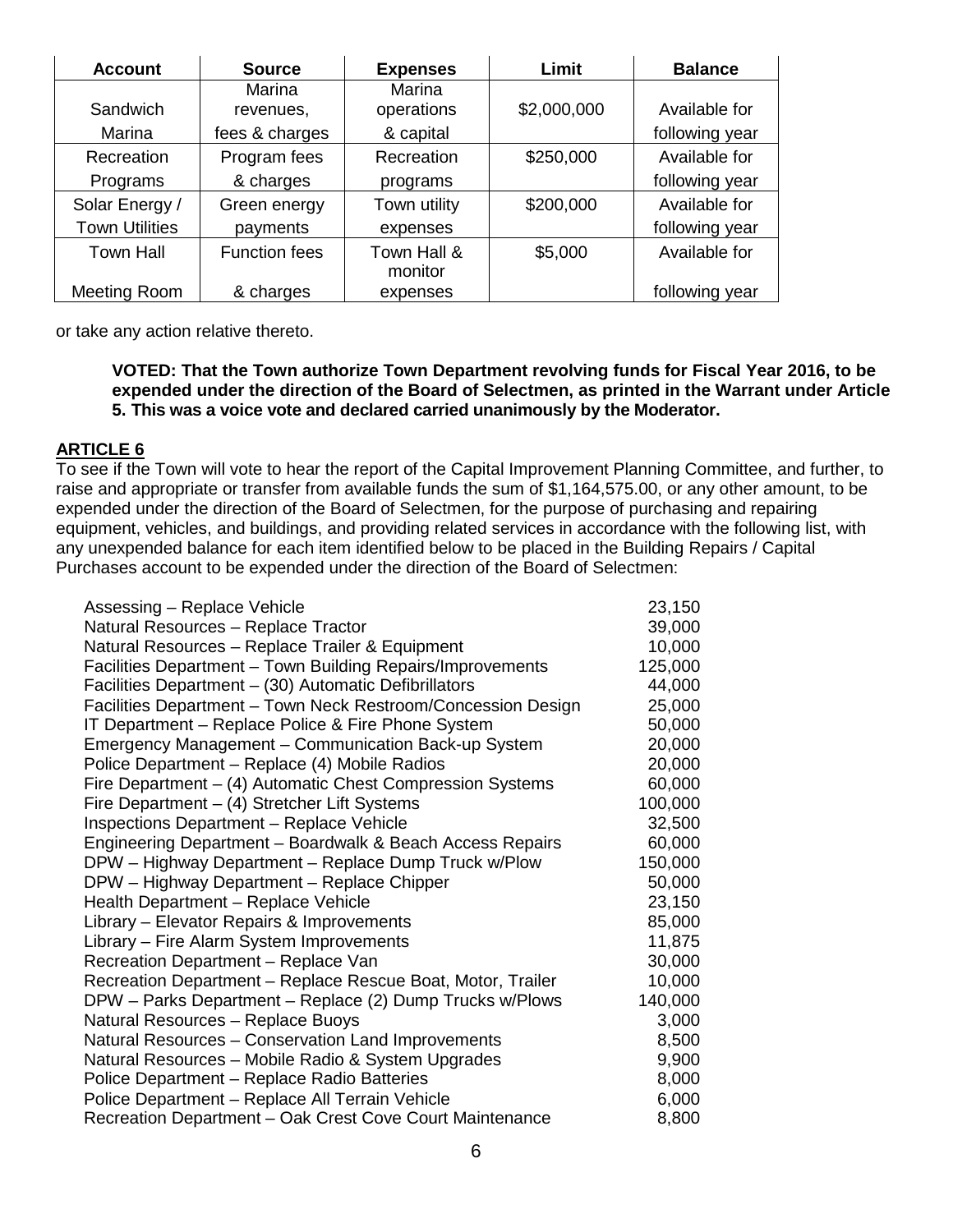| Recreation Department – Oak Crest Cove Retaining Wall Repairs | 6,700 |
|---------------------------------------------------------------|-------|
| Recreation Department – Kayak Purchases                       | 5,000 |
|                                                               |       |

**Capital List Total** 1,164,575

# **AND FURTHER**,

To offset the cost of the capital projects listed in Article 6, to see if the Town will vote to transfer and appropriate the sum of \$160,000.00, or any other amount, from the Ambulance Fund, and transfer and appropriate the sum of \$90,000.00, or any other amount, from an unexpended balance from the Library HVAC project as voted at the May 7, 2012 Annual Town Meeting under Article 6, to be expended under the direction of the Board of Selectmen, for a net FY'16 capital appropriation of \$914,575.00, or any other amount,

or take any action relative thereto.

**VOTED: That the Town hear the report of the Capital Improvement Planning Committee and transfer and appropriate \$914,575 from Free Cash, transfer and appropriate \$160,000 from the Ambulance Fund receipts reserved for appropriation account, transfer and appropriate \$90,000 from the unexpended balance of the Library HVAC capital project, to be expended under the direction of the Board of Selectmen, for the purpose of repairing equipment, vehicles and buildings, and providing related services as printed in Article 6 of the Warrant, with any unexpended funds to be placed in the Building Repairs / Capital Purchases account to be expended under the direction of the Board of Selectmen. This was a voice vote and declared carried by the Moderator.**

## **ARTICLE 7**

To see if the Town will vote to transfer and appropriate the sum of \$88,642.84, or any other amount, to be expended under the direction of the School Committee, from the Sandwich High School cellular tower lease receipt reserved for appropriation account, for the purpose of the maintenance and improvement of exterior athletic fields and facilities at Sandwich High School, or take any action relative thereto.

**VOTED: That the Town transfer and appropriate \$88,642.84 from the Sandwich High School cellular tower lease receipts reserved for appropriation account, for the maintenance and improvement of exterior athletic fields and facilities at Sandwich High School. This was a voice vote and declared carried unanimously by the Moderator.**

#### **ARTICLE 8**

To see if the Town will vote in accordance with M.G.L. c.40, §5B to raise and appropriate or transfer from available funds a sum of \$200,000.00, or any other amount, to be transferred into the Stabilization Fund, or take any action relative thereto.

## **VOTED: That the Town transfer and appropriate \$200,000 from Free Cash to the Stabilization Fund. This was a voice vote and declared carried unanimously by the required two-thirds majority by the Moderator.**

#### **ARTICLE 9**

To see if the Town will vote to raise and appropriate or transfer from available funds a sum of money, said funds to be expended under the direction of the Board of Selectmen, for the purpose of reducing a projected FY'15 deficit in the Snow and Ice Account, or take any action relative thereto.

**VOTED: That the Town raise and appropriate \$400,000 for funding the Fiscal Year 2015 Snow & Ice deficit. This was a voice vote and declared carried unanimously by the Moderator.**

#### **ARTICLE 10**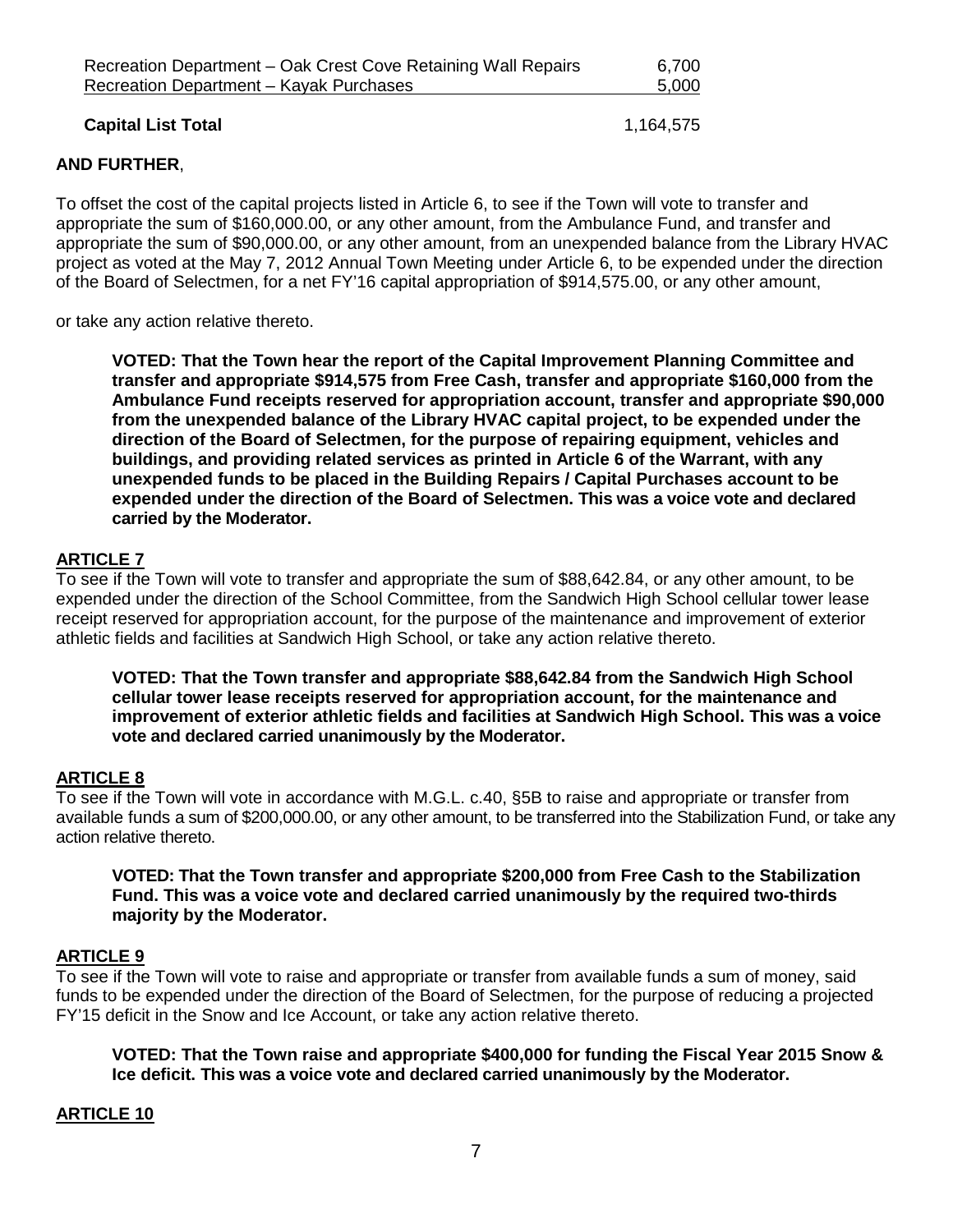To see if the Town will vote to raise and appropriate or transfer from available funds a sum of \$25,079.83, or any other amount, to be expended under the direction of the Board of Selectmen, for the purpose of funding the FY'16 Sandwich Promotions Fund as established under Chapter 227 of the Acts of 1997, or take any action relative thereto.

**VOTED: That the Town transfer and appropriate \$25,079.83 from the Sandwich Promotions Fund, to be expended under the direction of the Board of Selectmen, for funding the Fiscal Year 2016 Sandwich Promotions Fund as established under Chapter 227 of the Acts of 1997. This was a voice vote and declared carried by the Moderator.**

## **ARTICLE 11**

To see if the Town will vote to appropriate the sum of money, received or to be received, from the Chapter 90 State Aid to Highways Program for highway construction and/or maintenance on any State approved road during FY'16, or take any action relative thereto.

**VOTED: That the Town appropriate amounts to be received from Chapter 90 State Aid to Highways Program for highway construction and/or maintenance on any State approved road during Fiscal Year 2016. This was a voice vote and declared carried unanimously by the Moderator.**

## **ARTICLE 12**

To see if the Town will vote to reduce the rate of interest that accrues on property taxes deferred by eligible seniors under M.G.L. c.59, §5, Clause 41A, the so-called Property Tax Deferral for Seniors program, from 8.0% to 5.0%, with such reduced rate to apply to taxes assessed for any fiscal year beginning on or after July 1, 2015, or take any action relative thereto.

**VOTED: That the Town reduce the rate of interest that accrues on property taxes deferred by eligible seniors under M.G.L. c.59,§5, Clause 41A, the so-called Property Tax Deferral for Seniors program, from 8.0% to 5.0%, with such reduced rate to apply to taxes assessed for any fiscal year beginning on or after July 1, 2015. This was a voice vote and declared carried unanimously by the Moderator.**

#### **ARTICLE 13**

To see if the Town will vote to transfer and appropriate the sum of \$54,899.76, or any other amount, from the beach renourishment receipts reserved for appropriation account, to be expended under the direction of the Board of Selectmen, for the purpose of funding future public ocean beach and dune renourishment projects, or take any action relative thereto.

**VOTED: That the Town transfer and appropriate \$54,899.76 from the beach renourishment receipts reserved for appropriation account, to be expended under the direction of the Board of Selectmen, for funding future public ocean beach and dune renourishment projects. This was a voice vote and declared carried unanimously by the Moderator.**

#### **ARTICLE 14**

To see if the Town will vote in accordance with M.G.L. c.40, §14 to accept by purchase, gift, eminent domain, or otherwise, from private property owners along the affected Town beaches, any and all permanent easements associated with the Army Corps of Engineers' proposed Town of Sandwich Dune and Beach Reconstruction Project for access and placement of sediment purposes, or take any action relative thereto.

**VOTED: That the Town vote in accordance with M.G.L. c.40, §14 to accept by purchase or gift or take by eminent domain, from private property owners along the affected Town beaches, any and all permanent and temporary easements associated with the Army Corps of Engineers' proposed Town of Sandwich Dune and Beach Reconstruction Project for access and placement**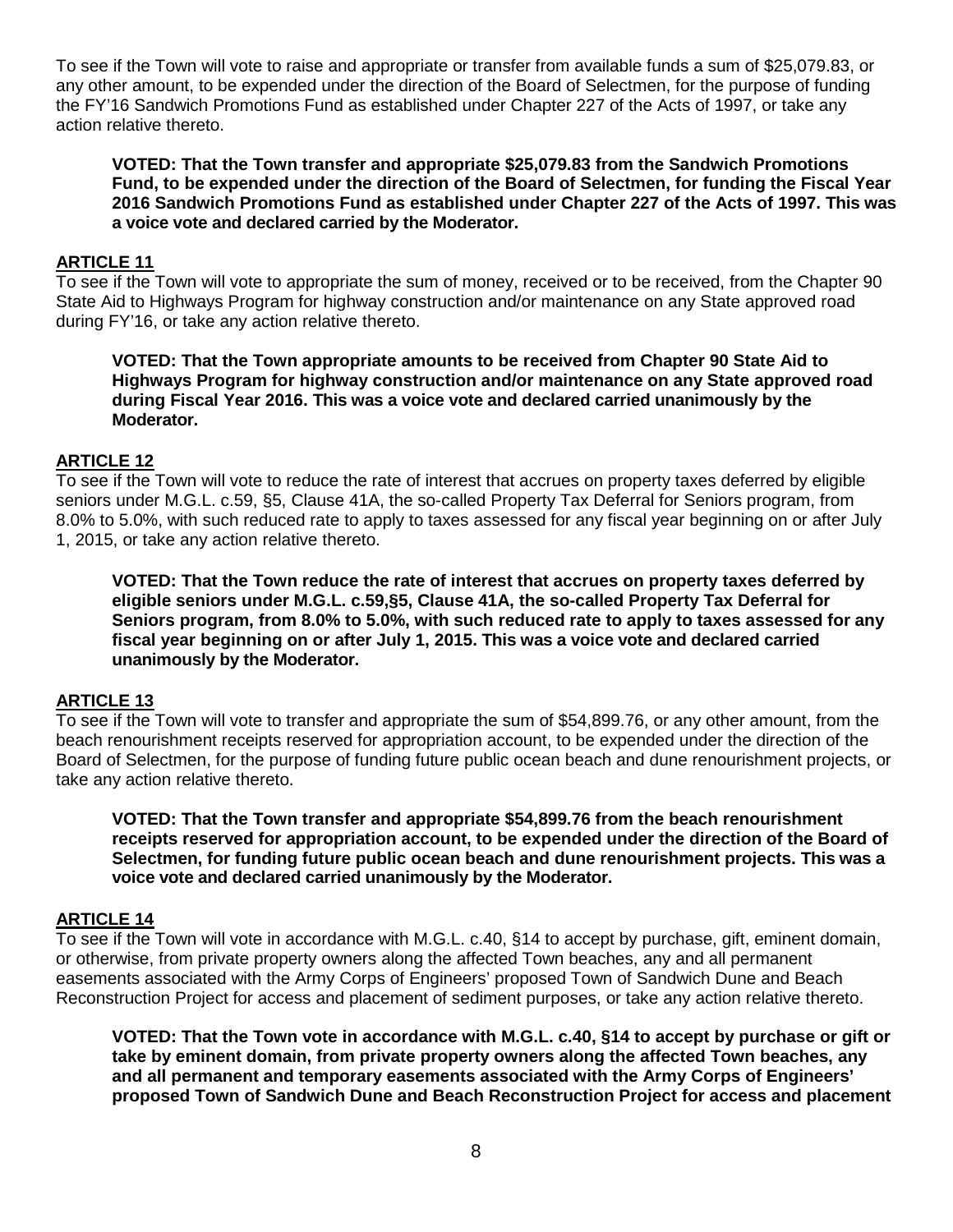# **of sediment purposes. This was a voice vote and declared carried unanimously by the required two-thirds majority by the Moderator.**

# **ARTICLE 15**

To see if the Town will vote to hear and act on the report of the Community Preservation Committee on the FY'16 Community Preservation budget and to appropriate from the Community Preservation Fund FY'16 estimated annual revenues the sum of \$75,000.00, or any other sum, to meet the administrative expenses and all other necessary and proper expenses of the Community Preservation Committee for FY'16; and further to reserve for future appropriation a sum of money from the Community Preservation Fund estimated annual revenues for open space, historic resources, and community housing purposes, as well as a sum of money to be placed in the FY'16 Budgeted Reserve for general Community Preservation Act purposes; and further to appropriate from the Community Preservation Fund a sum or sums of money for Community Preservation projects or purposes as recommended by the Community Preservation Committee; or take any other action in relation thereto.

**VOTED: That the Town hear and act on the report of the Community Preservation Committee on the Fiscal Year 2016 Community Preservation budget and transfer and appropriate \$75,000 from the Community Preservation Fund Fiscal Year 2016 estimated annual revenues, to be expended under the direction of the Board of Selectmen, to meet the administrative expenses and all other necessary and proper expenses of the Community Preservation Committee for Fiscal Year 2016; and further reserve for future appropriation from the Fiscal Year 2016 Community Preservation Fund estimated annual revenues the following sums: \$188,545 for open space purposes; \$188,545 for historic resources purposes; and \$188,545 for community housing purposes. This was a voice vote and declared carried unanimously by the Moderator.**

# **ARTICLE 16**

To see if the Town will vote to transfer and appropriate under the Community Preservation Act historic resources program the sum of \$15,000.00, or any other amount, to be expended under the direction of the Board of Selectmen, for the purpose of preserving, restoring, and protecting the Town's written history, Sandwich: A Cape Cod Town, by updating and publishing the document in both print and electronic forms; that to meet this appropriation the Town transfer from the Community Preservation Fund a sum of money for this purpose; or take any other action relative thereto.

**VOTED: That the Town transfer and appropriate \$15,000 from the Community Preservation Act historic resources program reserve for the purpose of preserving, restoring, and protecting the Town's written history, Sandwich: A Cape Cod Town, by updating and publishing the document in both print and electronic forms. This was a voice vote and declared carried unanimously by the Moderator.**

# **ARTICLE 17**

To see if the Town will vote in accordance with M.G.L. c.44, §53E1/2 to establish a revolving fund in which to place revenues collected from any payments made to the Town from purchasing the Town's written history, Sandwich: A Cape Cod Town, to be expended under the direction of the Board of Selectmen for the purpose of paying for any future publication of the Town's history, and to establish a limit on the total amount that may be expended from the fund in FY'15, or take any action relative thereto.

**VOTED: That the Town vote in accordance with M.G.L. c.44, §53E1/2 to establish a revolving fund in which to place revenues collected from any payments made to the Town from purchasing the Town's written history, Sandwich: A Cape Cod Town, to be expended under the direction of the Board of Selectmen, for paying for any future publication of the Town's history, and to establish a limit of \$5,000 on the total amount that may be expended from the fund in FY'16. This was a voice vote and declared carried unanimously by the Moderator.**

# **ARTICLE 18**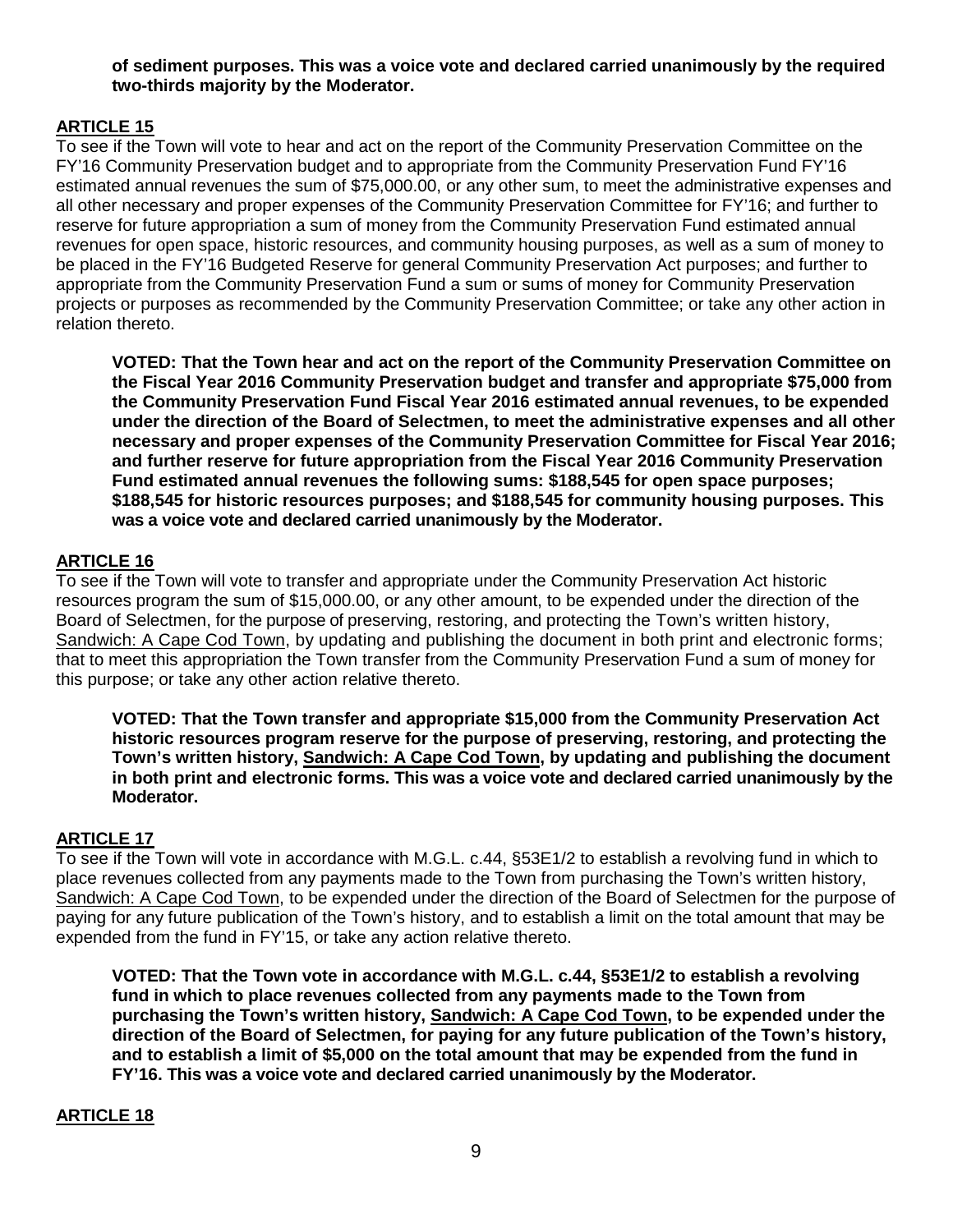To see if the Town will vote to transfer and appropriate under the Community Preservation Act historic resources program the sum of \$7,000.00, or any other amount, to be expended under the direction of the Board of Selectmen, for the purpose of commemorating the Town's participation in the Civil War through the manufacture and display of a Civil War Memorial Plaque at Town Hall; that to meet this appropriation the Town transfer from the Community Preservation Fund a sum of money for this purpose; or take any other action relative thereto.

**VOTED: That the Town transfer and appropriate \$7,000 from the Community Preservation Act historic resources program reserve for the purpose of commemorating the Town's participation in the Civil War through the manufacture and display of a Civil War Memorial Plaque at Town Hall. This was a voice vote and declared carried unanimously by the Moderator.**

## **ARTICLE 19**

To see if the Town will vote to rescind the vote of the May 2, 2011 Annual Town Meeting under Article 19 appropriating \$450,000.00 from the Community Preservation Act affordable housing program for the purpose of supporting the Forestdale Village affordable housing project owned by Forestdale Village, LLC, or take any other action relative thereto.

**VOTED: That the Town rescind the vote of the May 2, 2011 Annual Town Meeting under Article 19 appropriating \$450,000 from the Community Preservation Act affordable housing program for the purpose of supporting the Forestdale Village affordable housing project owned by Forestdale Village, LLC. This was a voice vote and declared carried by the Moderator.**

## **ARTICLE 20**

To see if the Town will vote to amend the Sandwich Protective Zoning By-laws, Section 2410, Abandonment, by deleting Section 2410 in its entirety and replacing it with the following, thereby increasing the allowed period of abandonment from two years to five years, or take any action relative thereto.

**2410. Abandonment.** A non-conforming use of a building or land, which has been abandoned for a period of five (5) years, shall not thereafter be returned to such non-conforming use. A non-conforming use shall be considered abandoned when the premises has been vacant for five years, or when the characteristic equipment and/or furnishings of the non-conforming use have been removed from the premises and have not been replaced by similar equipment, whichever shall occur first.

**VOTED: That the Town amend the Sandwich Protective Zoning By-laws, Section 2410, Abandonment, by deleting Section 2410 in its entirety and replacing it as printed in the warrant under Article 20, thereby increasing the allowed period of abandonment from two years to five years. This was a voice vote and declared carried by the required two-thirds majority by the Moderator.**

#### **ARTICLE 21**

To see if the Town will vote to amend the Sandwich Protective Zoning By-laws, Article IV, Special Regulations, by adding a new Section 4126, Exterior Storage, to read as follows, or take any action relative thereto.

**4126. Exterior storage** units may temporarily (no longer than six months) be positioned on a property only after notification to the Building Inspector of its date of delivery and its date of proposed removal.

**COUNTED VOTE: That the Town amend the Sandwich Protective Zoning By-laws, Article IV, Special Regulations, by adding a new Section 4126, Exterior Storage, as printed in the Warrant under Article 21. This was a counted vote and declared not carried by the required two-thirds majority by the Moderator. 129 Yea and 112 Nay.**

# **ARTICLE 22**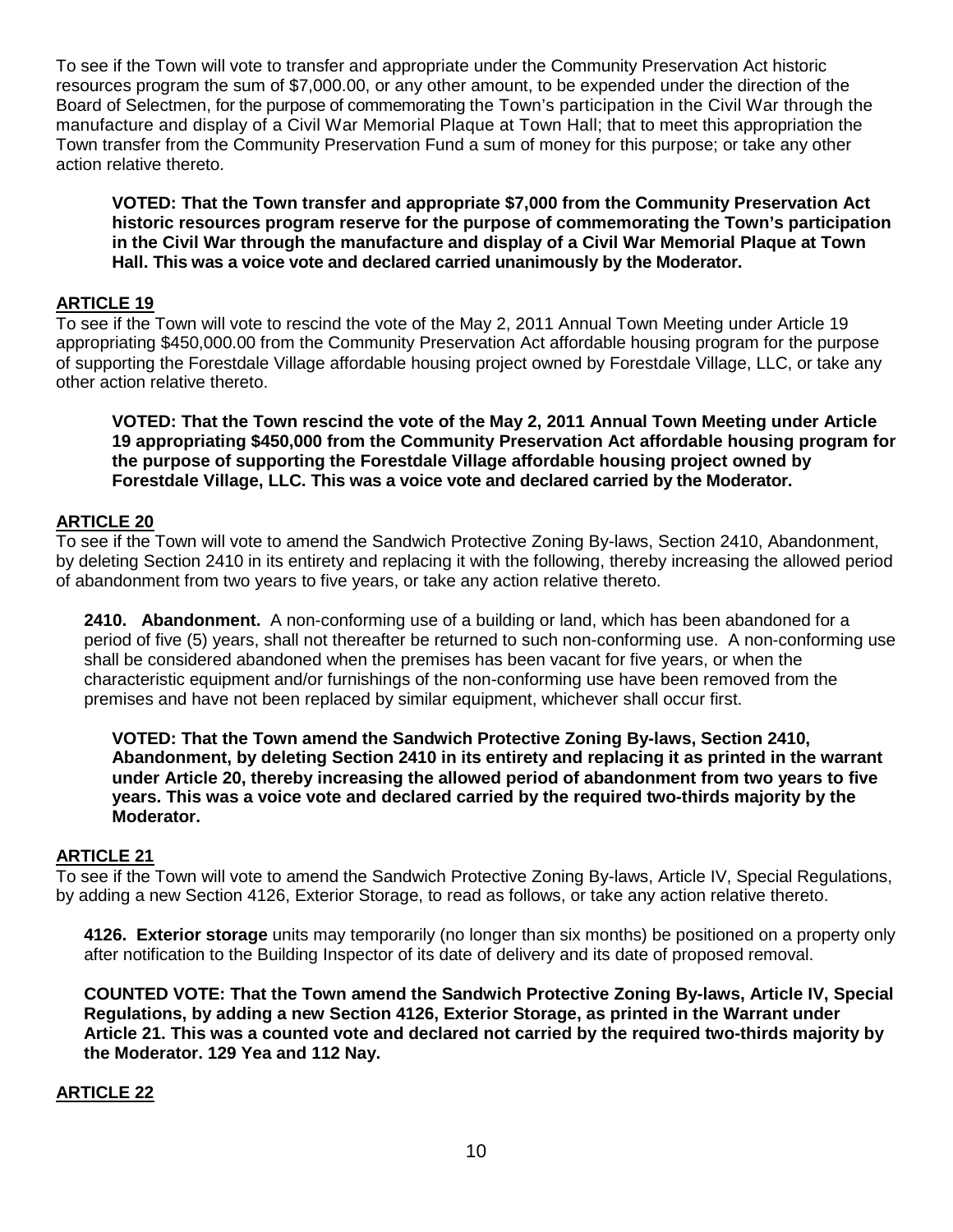To see if the Town will vote to amend the Sandwich Protective Zoning By-laws by inserting a new Article VIII, Medical Marijuana Overlay District (MMOD), to read as follows, or take any action relative thereto.

# **ARTICLE VIII – MEDICAL MARIJUANA OVERLAY DISTRICT (MMOD)**

# **8000 Medical Marijuana Overlay District**

#### **8001 Purpose**

The purpose of this Section is to provide for the placement of a Registered Marijuana Dispensary (RMD) in accordance with the Humanitarian Medical Use of Marijuana at GL c 94C, App. S1-1 et seq., in a location suitable for a lawful medical marijuana facility and to minimize adverse impacts of a RMD on adjacent properties, residential neighborhoods, and locations where minors congregate by regulating the siting, design, placement, security and removal of a RMD.

Where not expressly defined in the Zoning Bylaw, terms herein shall be interpreted as defined in the Humanitarian Medical Use of Marijuana Act G.L. c 94C. App. S 1-1, et seq. and the Department of Public Health (DPH) Regulations promulgated thereunder, 105CMR 725, et seq., and otherwise by their plain language.

## **8002 Overlay District**

The Medical Marijuana Overlay District (MMOD) is hereby established as an overlay district. The boundaries of the MMOD are shown on the Zoning Map on file with the Town Clerk. If the provisions of the MMOD are silent on a zoning regulation, the requirements of the underlying district shall apply. If the provisions of the MMOD conflict with the requirements of the underlying district, the requirements of the MMOD shall control. Land within the MMOD may be used for either:

1. A Registered Marijuana Dispensary (RMD) in which case the requirements set forth in this Section shall apply; or

2. A use allowed in the underlying district in which case the requirements of the underlying district shall apply.

#### **8003 Location**

1. The MMOD overlay is located in the B-2 medical campus area along Route 130 in Sandwich between the Massachusetts Military Reservation, the Route 6 Mid-Cape Highway and the Sandwich Industrial Park as shown on the zoning map on file with the Town Clerk. This location is suitable because it is highly visible with direct access to state highways and byways, easy access for public and emergency services, and relatively central location within the community. The overlay district also share proximity with other medical uses within this campus area.

2. A RMD shall not be located within 500 feet of any of the following facilities that are in existence at the time of permit application:

a. School, including a public or private elementary, vocational or secondary school or a public or private college, junior college or university;

b. Child Care Center as defined in MGL Chapter 15D Section 1A;

c. Public park; or

d. Any facility where the primary purpose is to serve persons under age 18 who commonly congregate to participate in scheduled and structured activities other than medical uses.

3. Measurement of distance for the purpose of this bylaw shall be measured from property line to property line. The Zoning Board of Appeals may waive this distance requirement by a supermajority vote as part of the issuance of a Special Permit in any of the following instances: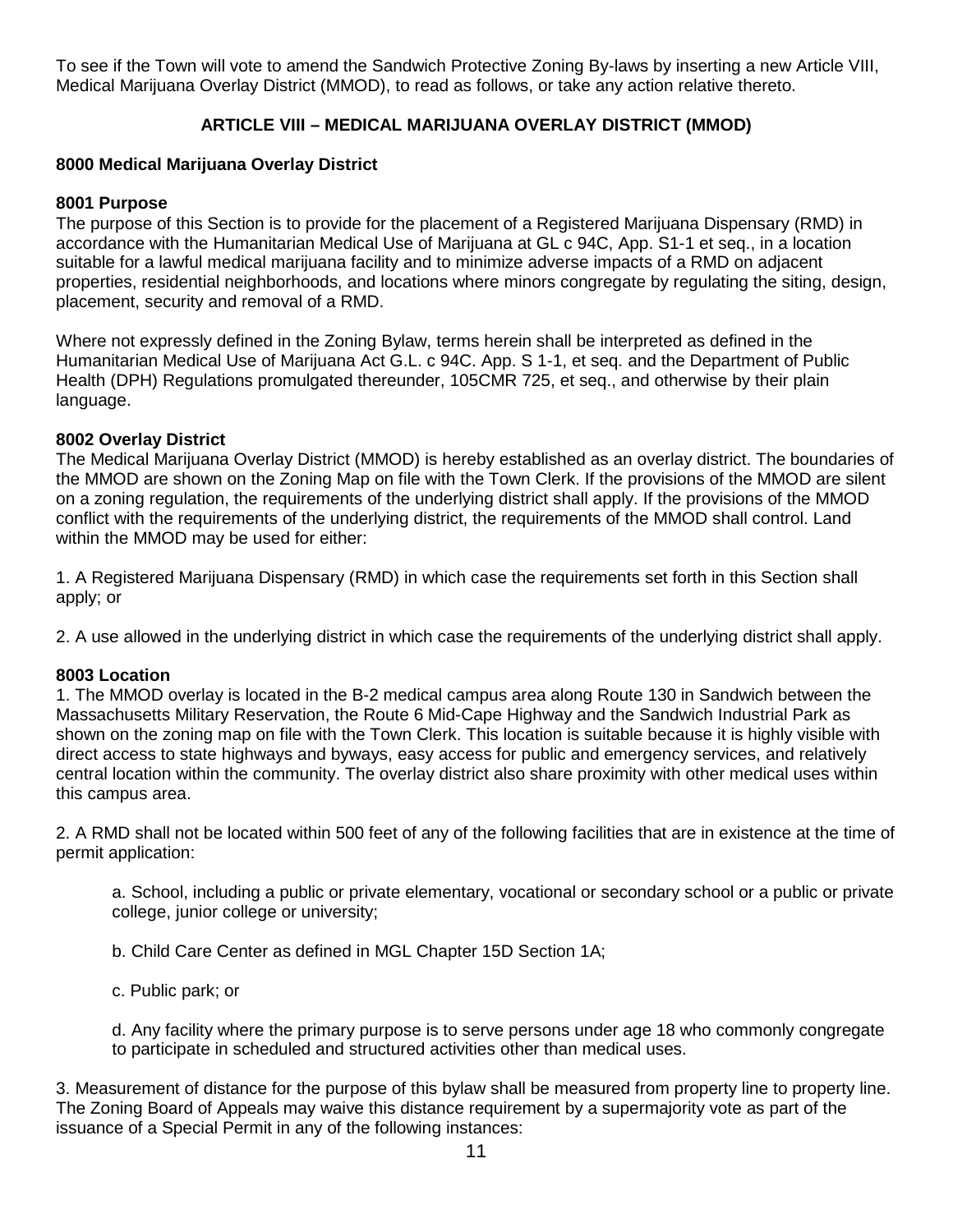a. Renewal of a Special Permit for an existing RMD; or

b. New application (change of applicant) for an existing RMD; or

c. If the applicant demonstrates that a RMD would otherwise be effectively prohibited within the Town; or

d. The applicant demonstrates that the RMD will employ adequate security measures to prevent diversion of medical marijuana to minors who are not qualifying patients pursuant to 105 CMR 725.004.

## **8004 Eligibility**

1. Only one RMD shall be permitted within the Town. As defined in Section 10.2 a RMD can either dispense, prepare, cultivate or any combination thereof. Therefore, any facility with one or a combination of these activities constitutes a RMD.

2. Only an applicant holding a valid Provisional Certificate of Registration from the Department of Public Health is eligible to apply for a Special Permit under this Section.

## **8005 Administration and Procedure**

1. One RMD shall be permitted in the MMOD pursuant to a Special Permit. The Zoning Board of Appeals shall be the Special Permit Granting Authority (SPGA) for a RMD Special Permit. In addition to the RMD Special Permit, applicants are urged to attend a voluntary town staff Site Plan Review.

2. The Zoning Board of Appeals shall notify and refer copies of RMD applications to the appropriate Town officials, such as Police Department, Fire Department, Building Commissioner, Town Engineer, Highway Superintendent, Health Department, Water Department, and Council on Aging, who have expertise or responsibilities relating to the application or serve constituencies likely to use a RMD. These reviewers may examine the application and submit written comments to the Zoning Board of Appeals. Failure to submit written comments by the designated deadline shall be construed as a lack of opposition to the proposal.

3. Applicants for a RMD Special Permit shall follow the application requirements on forms provided by the Zoning Board of Appeals or their designee.

a. An applicant for a Special Permit to operate a RMD under this bylaw shall submit the following to the Zoning Board of Appeals for its review:

1) A copy of its Provisional Certificate of Registration from the Massachusetts Department of Public Health (DPH);

2) A copy of any waivers of DPH regulations issued to the RMD;

3) A full description of all security measures including employee security policies approved by the DPH;

4) A copy of the emergency procedures approved by the DPH;

5) A copy of the policies and procedures for patient or personal caregiver home delivery approved by DPH;

6) A copy of the policies and procedures for the transfer, acquisition or sale of marijuana between RMDs as approved by the DPH; and

7) A security contingency plan to address emergency situations and conditions presented by emergencies such as extended power outage and natural disasters.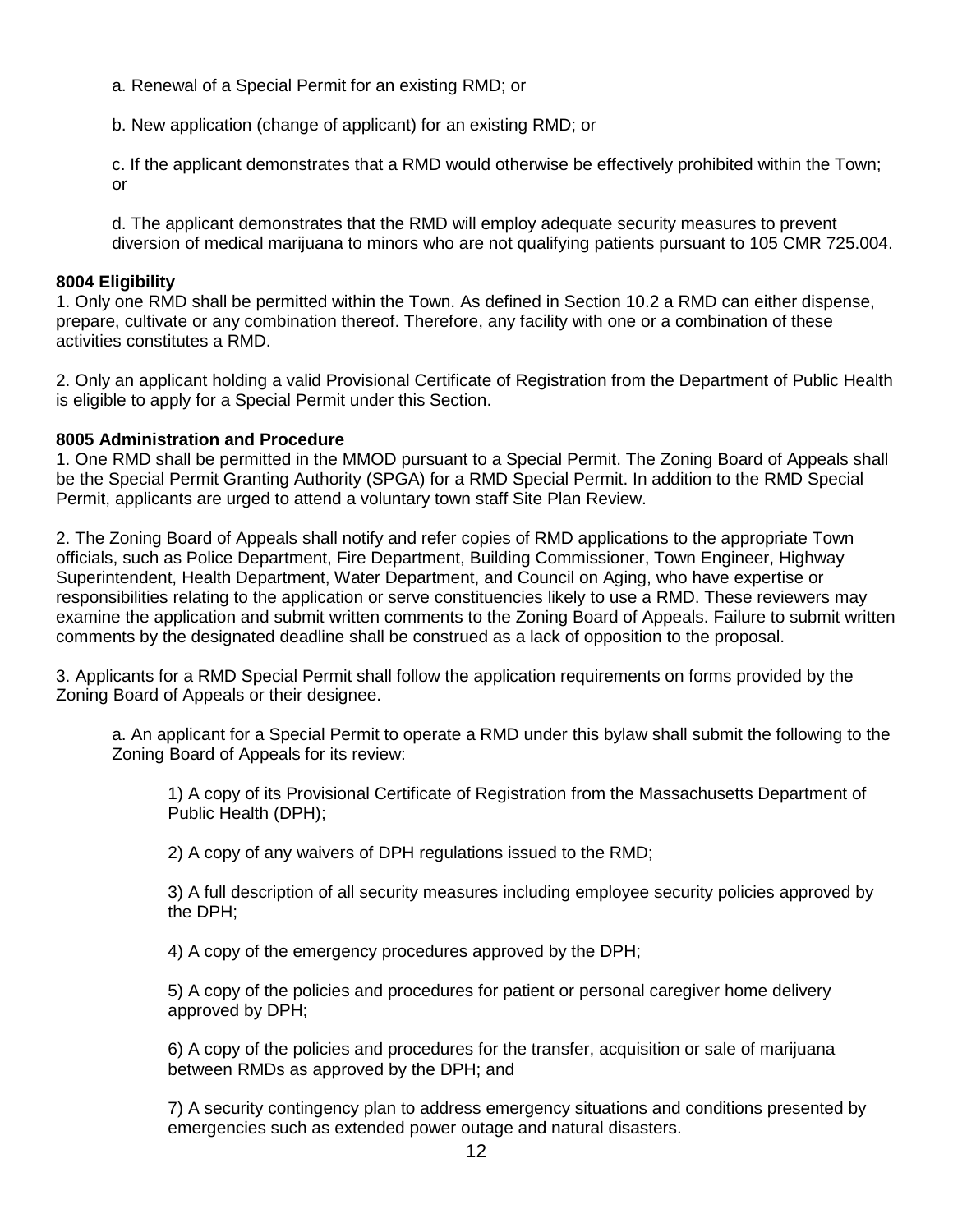b. The site plan shall clearly delineate various areas of the RMD (both indoors and outdoors) including but not limited to as public access areas, employee-only access areas, storage, cultivation, preparation, waste disposal, administrative, transportation and loading as well as parking areas. Site plans and/or application narrative shall contain sufficient information so that the Zoning Board of Appeals can evaluate the following design and operational standards.

4. Design Standards. The facility shall meet the following minimum requirements:

a. All activities related to the RMD with regard to processing, cultivation, or storage of marijuana shall be conducted indoors. No materials, plants or byproducts shall be visible from outside of the premises/building. With the exception of loading areas, no operations shall be visible to the public;

b. The facility may include waiting areas for patients and caretakers and areas where patients and caregivers receive instruction about use of the product and other activities directly related to administration of services. There shall not be any facilities for use by the general public such as public reception areas, public restrooms or public lounge or seating areas;

c. All shipping and receiving areas shall exclusively serve the RMD. In the case of a multi-use or multitenant site, the RMD shall be laid out and designed to ensure separation from other uses or tenants at the site;

d. The facility shall have adequate water supply, stormwater systems, sewage disposal, and surface and subsurface drainage;

e. Adequate lighting, including night lighting that provides for monitoring of building and site security;

f. Signage is limited to that which is permitted under 105 CMR 725.100 (L) and shall comply with the Town of Sandwich Sign Bylaw.

#### 5. Security and Operational Standards

a. The Zoning Board of Appeals shall request review and comment from the Chief of Police or designee. Failure to submit written comments by a designated deadline set by the Zoning Board of Appeals shall be construed as a lack of opposition to the proposal. The Chief of Police or designee may recommend reasonable security conditions to the Board;

b. The applicant under this Section shall provide and keep up to date contact information as required by the Chief of Police and Building Commissioner such as name, telephone number and electronic mail address of a contact person who must be available 24 hours a day.

c. Security Design Requirements. At a minimum, the security features used to protect the site shall fully comply with 105 CMR 725 and, in addition, must have the following capabilities:

1) A security camera system that monitors all entrances and exits for vehicles and persons as well as all areas where marijuana is received, stored, processed, sent or otherwise handled;

2) The security camera system shall have a minimum 180 day storage capacity;

3) Access and egress to all entrances and exits for vehicles and persons into areas where marijuana is received, stored, processed, sent or otherwise handled shall be controlled by an electronic access security system that records the ingress and egress of vehicles and persons;

4) All personnel shall have a security identity card that includes a front facial picture of the employee. The identity card shall also serve as the electronic access card for entrance into all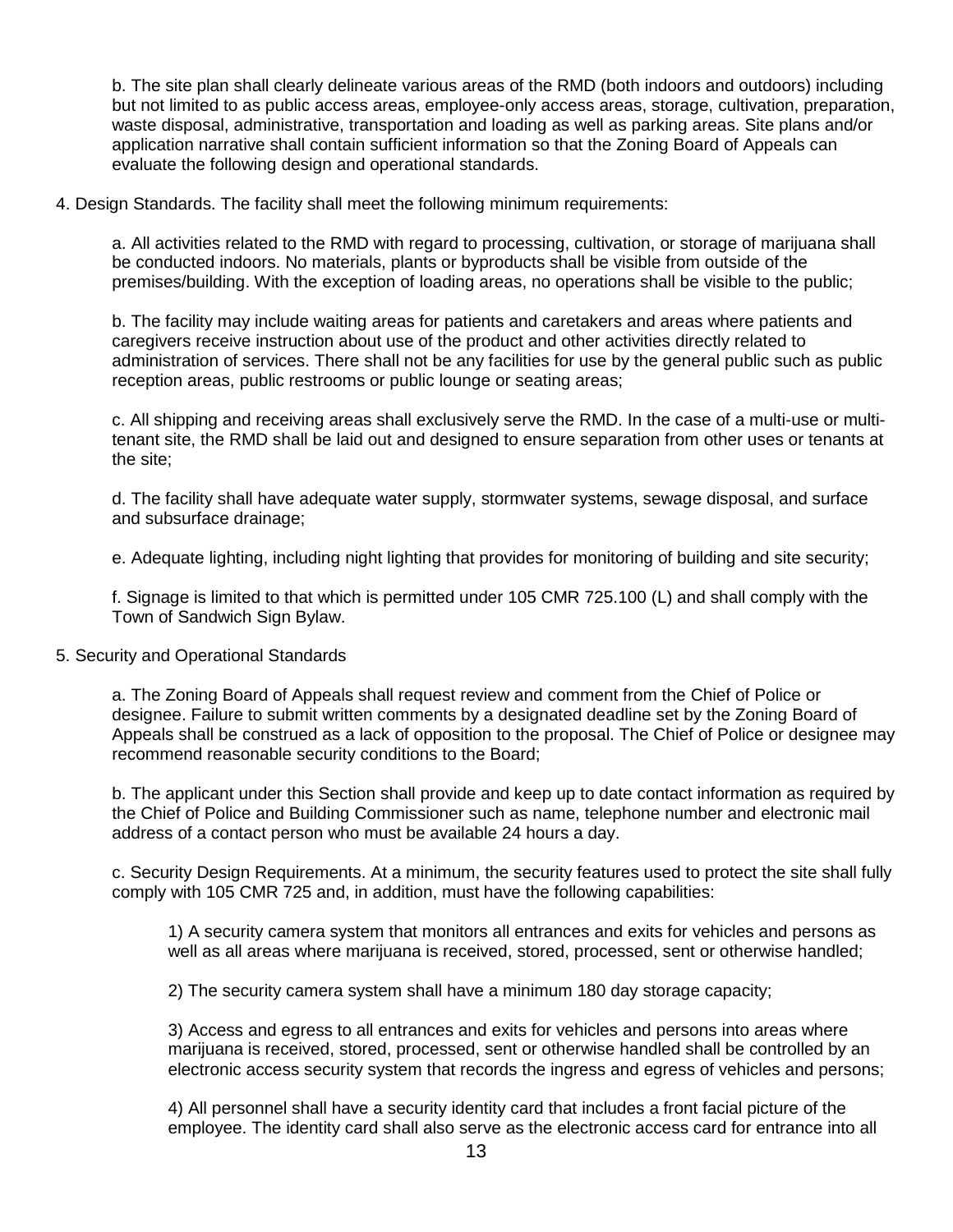restricted areas. The date and time of all access and egress into such areas shall be digitally recorded. Identification cards shall be worn at all times when personnel are in the RMD facility and must be plainly visible and not concealed;

5) All security alarm systems for the RMD shall be monitored by central station alarm. The Sandwich Police Department shall be immediately notified of the receipt of any alarm by the central station monitor; and

6) The applicant shall immediately notify the Sandwich Police Department of any breakdown or malfunction of any part of the security system. This notification shall include at a minimum the following:

- Date and time of malfunction;
- Nature of malfunction;
- Any loss or attempted loss of product as a result of the malfunction;
- The compensatory measures in place to address the discontinuity of the security system; and
- Estimated date and time of restoration of the security measures.

#### 6. Enforcement

a. Failure to comply with any of the provisions of the security measures in this Section shall be reported to the Building Commissioner for review. The applicant's unwillingness or inability to make timely repairs to the security systems may result in the issuance of a Cease and Desist order until such repairs have been completed and approved by appropriate town officials.

#### **8006 Special Permit Approval Criteria and Conditions**

1. The Zoning Board of Appeals may impose reasonable conditions to improve site design, traffic flow, public safety, water quality, air quality, protection of significant environmental resources and the preservation of community character of the surrounding area including but not limited to the following:

- a. Minimize the impacts of increased noise and traffic;
- b. Impose security precautions related to the high value of products and cash transactions;
- c. Deter unauthorized or ineligible customers at the RMD;
- d. Impose measures to prevent diversion of marijuana; and

e. Conditions related to the design and construction of the facility to improve safety, security and conformance with community character.

2. Zoning Board of Appeals shall address the following general conditions in each special permit issued under this Section:

a. Hours of operation, including dispatch for home delivery;

b. The reporting of any incidents to the Building Commissioner and Zoning Board of Appeals as required under the requirements of 105CMR 725.110(f) within 24 hours of occurrence. Such reports may be redacted as necessary to comply with any applicable state or federal laws and regulations.

c. The reporting of any summary cease and desist order, quarantine order, summary suspension order, limiting sales order, notice of hearing or final action by DPH or the Division of Administrative Law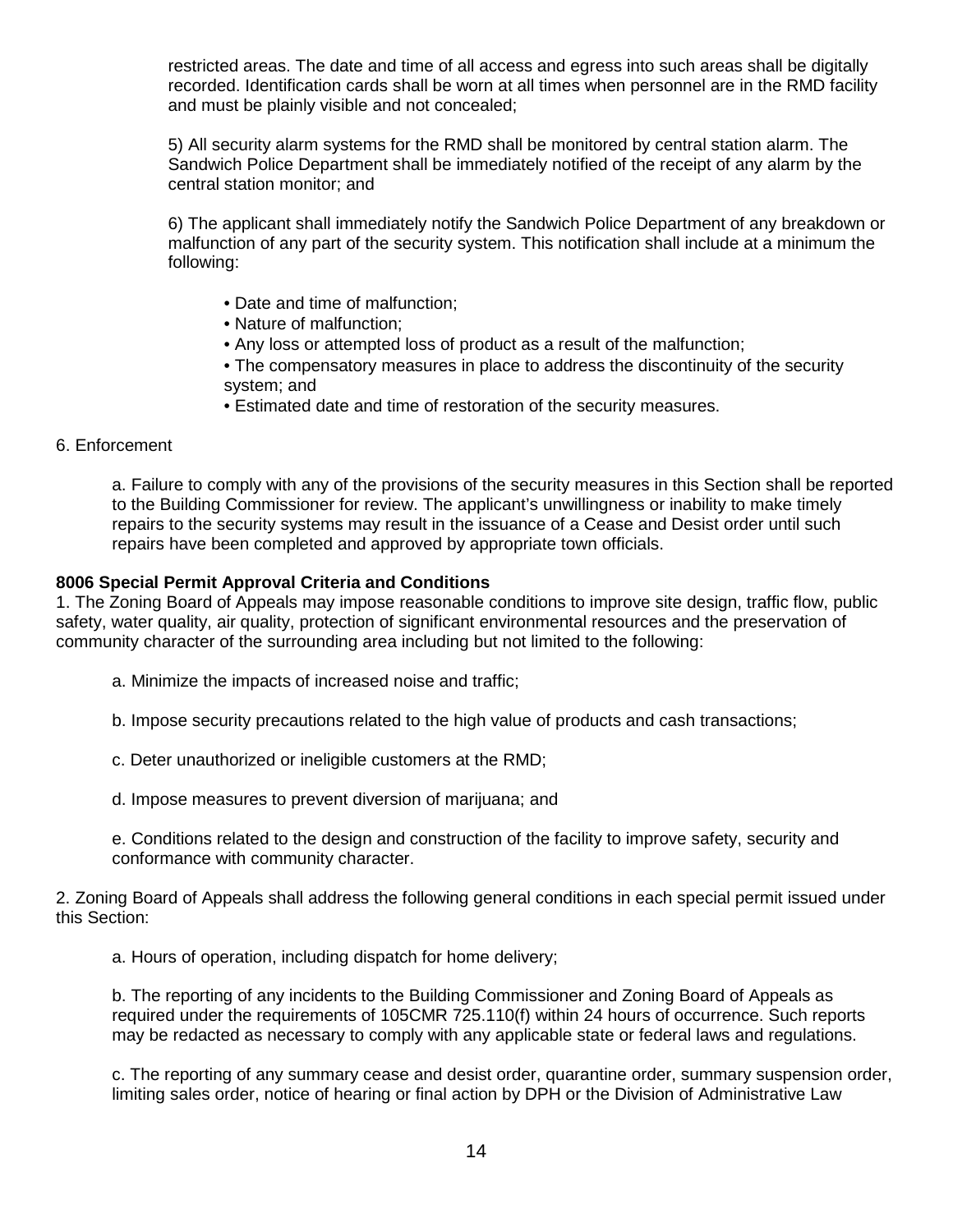Appeals as applicable regarding the RMD to the Building Commissioner and the Zoning Board of Appeals within 48 hours of their receipt.

3. A Special Permit may be issued to any applicant who, in the determination of the Zoning Board of Appeals, has met the requirements of this Section; as well as the criteria in Sections 1330 and 1340.

4. The issuance of a special permit under this Section shall also be subject to the following:

a. The special permit shall expire within five (5) years of the date of issue. If the applicant wishes to renew the special permit, an application to renew must be submitted at least 120 days prior to the expiration of the Special Permit;

b. Special permits shall be limited to the current applicant and shall expire on the date the Special Permit holder ceases operation of the RMD;

c. Special permits shall lapse upon the expiration or termination of an applicant's registration by DPH;

d. The holder of a special permit for an RMD facility shall notify the Building Inspector and the Zoning Board of Appeals in writing within 48 hours of the cessation of operation of the RMD or the expiration or termination of the permit holder's registration with DPH; and

e. Any failure to fully comply with any conditions of the special permit, this or any bylaws of the Town of Sandwich, or the laws or regulations of the Commonwealth of Massachusetts, may result in the suspension or revocation of the special permit by the Zoning Board of Appeals.

# **8007 Prohibition Against Nuisances**

No use shall be allowed in the MMOD which creates a nuisance to abutters or to the surrounding area, or which creates any hazard, including but not limited to fire, explosion, fumes, gas, smoke, odors, obnoxious dust, vapors, offensive noise or vibration, flashes, glare, objectionable effluent or electrical interference, which may impair the normal use and peaceful enjoyment of any property, structure or dwelling in that area.

#### **8008 Severability**

The provisions of the Bylaw are severable. The invalidity of any Section or provision of this Zoning Bylaw shall not invalidate any other Section or provision hereof.

**VOTED: That the Town amend the Sandwich Protective Zoning By-laws by inserting a new Article VIII, Medical Marijuana Overlay District (MMOD), as printed in the warrant under Article 22. This was a voice vote and declared carried unanimously by the required two-thirds majority by the Moderator**

# **ARTICLE 23**

To see if the Town will vote to amend the Sandwich Protective Zoning By-laws, Definitions, by deleting the current definitions of "Height" and "Yard" and replacing them with the following definitions, and by inserting a new definition of "Storage, Exterior", or take any action relative thereto.

**HEIGHT** – The vertical distance from the mean existing grade at the front line of the building to the highest point of the roof for flat or shed roofs, to the deck line for mansard roofs and to the ridge for gable, hip and gambrel roofs; except for those buildings that are required to be placed on elevated foundations, specific to Federal and/or State flood elevation requirements, adjacent to the shoreline and/or within those areas designated by FEMA to be part of an A or V Zone, where the vertical distance would be measured from the top of the Federal and/or State required elevated foundation to the highest point of the roof for flat or shed roofs, to the deck line for mansard roofs and to the ridge for gable, hip, and gambrel roofs. Not included are spires, cupolas, TV antennae and other parts of structures, which do not enclose potentially habitable floor space.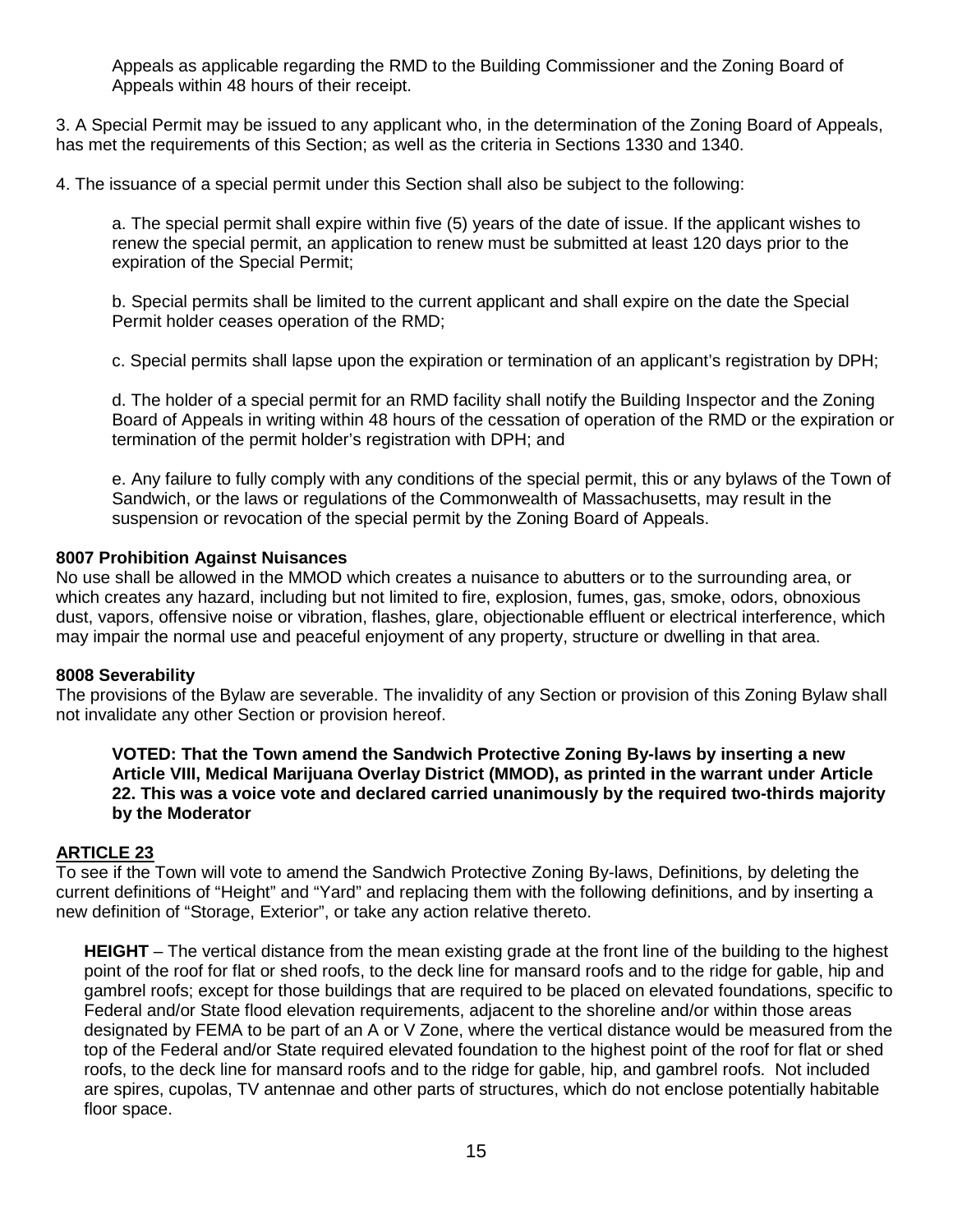**YARD** – A required open space, unobstructed with structures other than fences or other customary yard accessories.

**STORAGE, EXTERIOR** – Temporary (no longer than six months) exterior storage units located outside a building including but not limited to "pods", trailers, containers and the like which may house merchandise, furniture and more.

**COUNTED VOTE: That the Town amend the Sandwich Protective Zoning By-laws, Definitions, by deleting the current definitions of "Height" and "Yard" and replacing them with the definitions printed in the warrant under Article 23, and by inserting a new definition of "Storage, Exterior" as printed in the warrant under Article 23. This was a counted vote and declared carried by the required two-thirds majority by the Moderator. 141 Yea and 68 Nay.**

# **ARTICLE 24**

To see if the Town will vote to amend Section 2.01 of the Town Bylaws, Capital Improvement Planning Committee, by deleting the language in Part 2 highlighted below with a strikethrough and adding the language highlighted with an underline, or take any action relative thereto.

Part 2: The Committee shall define and study all proposed capital projects and improvements involving major non-recurring tangible assets and projects. All officers, boards and committees, including the Selectmen and the School Committee, shall give to the Committee on forms prepared by it the information needed to prepare a Capital Budget for Town Meeting. The Committee shall consider the relative need, impact, timing, cost and funding methodology of these capital expenditures and the effect each will have on the financial position of the Town. No appropriation shall be voted for a capital improvement requested by a department, board or commission unless the proposed capital improvement is considered in the Committee's report, or the Committee shall first have submitted and may make a report to the Finance Committee and Board of Selectmen explaining the omission.

**VOTED: That the Town amend Section 2.01 of the Town Bylaws, Capital Improvement Planning Committee, by adopting the new language for Part 2 as printed in the warrant under Article 24. This was a voice vote and declared carried by the Moderator.**

# **ARTICLE 25**

To see if the Town will vote to raise and appropriate or transfer from available funds the sum of \$10,000.00, or any other amount, to be expended under the direction of the Board of Selectmen, for the purpose of restoring and repairing the Town Hall auditorium piano, or take any action relative thereto.

**Carl Johansen of Oxford Road made a motion to indefinitely postpone Article 25. His motion was seconded from the floor.** 

**VOTED: That Article 25 be indefinitely postponed. This was a voice vote and declared not carried by the Moderator.**

**COUNTED VOTE: That the Town raise and appropriate \$10,000, to be expended under the direction of the Board of Selectmen, for restoring and repairing the Town Hall auditorium piano. This was a voice vote and declared carried by the Moderator. 136 Yea and 74 Nay.**

## **ARTICLE 26**

To Elect the following Officers:

One Board of Assessor member for a term of three years; One Board of Health member for a term of three years; One Board of Selectmen member for a term of three years;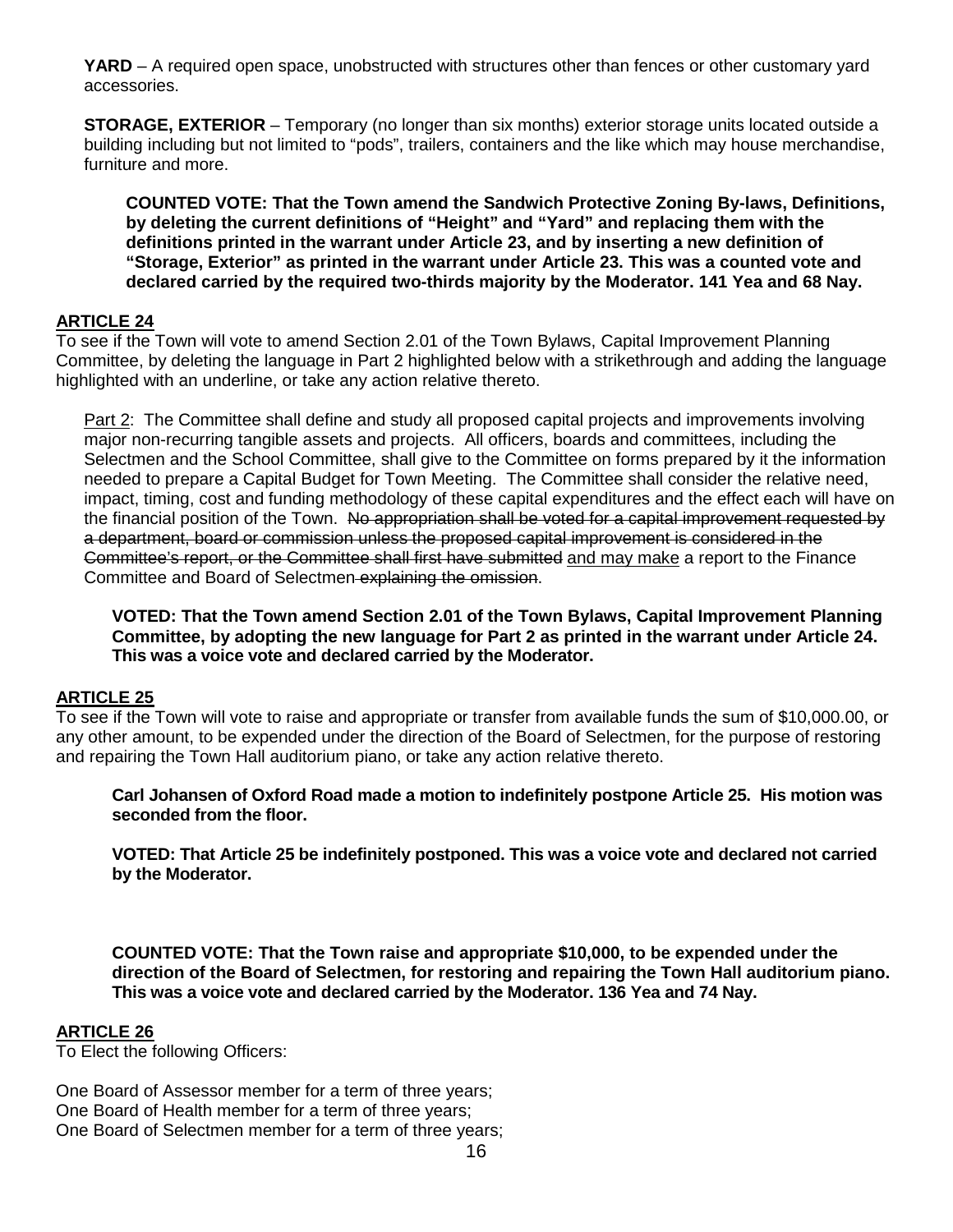One Constable for a term of three years; One Town Moderator for a term of three years; Three Planning Board members for a term of three years; One Sandwich Housing Authority member for a term of five years; Three School Committee members for a term of three years; One School Committee member for an unexpired term of one year; Three Trustees of the Sandwich Public Library for a term of three years; One Trustee of the Weston Memorial Fund for a term of three years;

and all other candidates that may appear on the official ballot.

The polls for the election will be open at 7:00 a.m. and close at 8:00 p.m. on said

# THURSDAY, THE SEVENTH DAY OF MAY, 2015.

## **VOTED: To adjourn to the Town Elections on May 7, 2015. This was a voice vote and declared carried by the Moderator.**

The meeting was adjourned at 9:10 PM

I hereby certify that this is a true record of the Annual Town Meeting held on May 4, 2015.

Respectfully Submitted,

Taylor D. White Town Clerk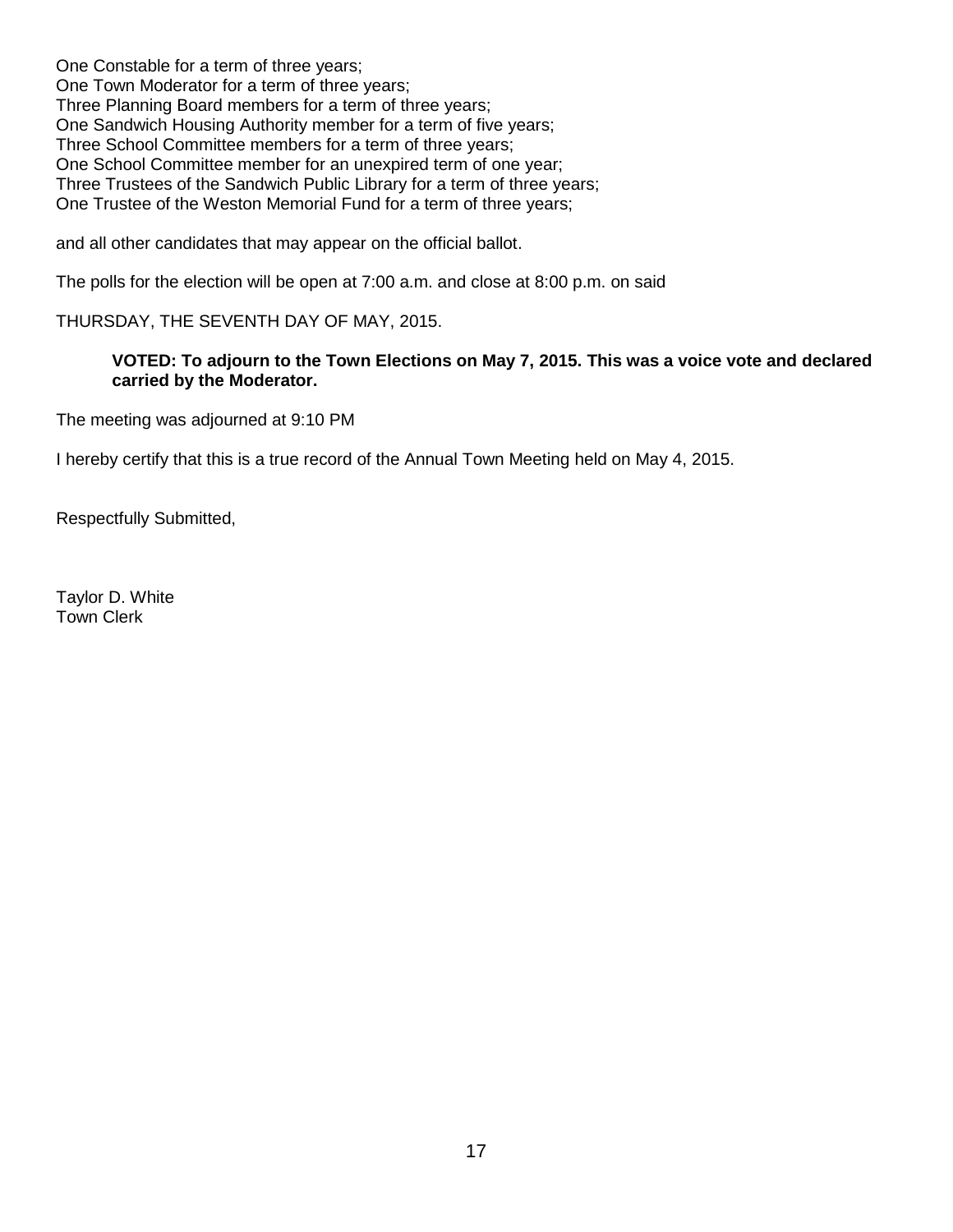# **TOWN OF SANDWICH SPECIAL TOWN MEETING August 31, 2015**

The Special Town Meeting was called to order in the Sandwich High School auditorium by Moderator Garry Blank at 7:34 P.M. The Moderator appointed Paul Houlihan as Assistant Moderator and he presided over the voters sent to the gymnasium when the auditorium had reached its capacity. The total number of eligible voters for this meeting was 15,066 and the clerks checked in a total of 811 voters, which is a 5.3% turnout.

The Moderator swore in the following Sandwich residents as tellers: Melinda Gallant, Daryl Crossman, David Merrell, Maryellen Anderson, Denise Dever, Tobin Wirt, Kathy Brown and Nancy Crossman. Taylor White, Town Clerk, and Susan Lundquist, Assistant Town Clerk served as the timekeepers. Board of Selectmen Chairman, Frank Pannorfi, led Town Meeting in the Pledge of Allegiance.

The Moderator asked for a moment of silence for Dave Whearty, the Town's Harbormaster, who recently passed unexpectedly.

The Moderator called the meeting to order and asked for a vote to grant non-residents the privilege of speaking before Town Meeting.

**VOTED: That non-residents be granted the privilege of speaking before Town Meeting. This was a voice vote and declared not carried by the Moderator and Assistant Moderator.**

The Moderator asked for a vote to grant non-resident's attorneys the privilege of speaking before Town Meeting.

**VOTED: That non-resident's attorneys be granted the privilege of speaking before Town Meeting. This was a voice vote and declared not carried by the Moderator and Assistant Moderator.**

# **ARTICLE 1**

To see if the Town will vote to appropriate under the Community Preservation Act – open space and recreation program, the sum of \$1,250,000.00, or any other amount, to be expended under the direction of the Board of Selectmen, for the purpose of designing and constructing a beach renourishment, restoration and resiliency project on Town Neck Beach, including professional services, and any other costs incidental and related thereto; that to meet this appropriation the Town transfer from the Community Preservation Fund a sum of money for this purpose, and that the Treasurer, with the approval of the Board of Selectmen, is hereby authorized to borrow up to \$1,250,000.00 and issue bonds and notes therefor pursuant to M.G.L. c.44B, §11, or any other enabling authority; provided further that such borrowing authorization shall be reduced by any federal or state grants that may be received by the Town for the project; or take any other action relative thereto.

**James Pierce of Foster Road made a motion to move the question; it was seconded from the floor. This was a voice vote and declared carried unanimously by the required two-thirds majority by the Moderator and Assistant Moderator.**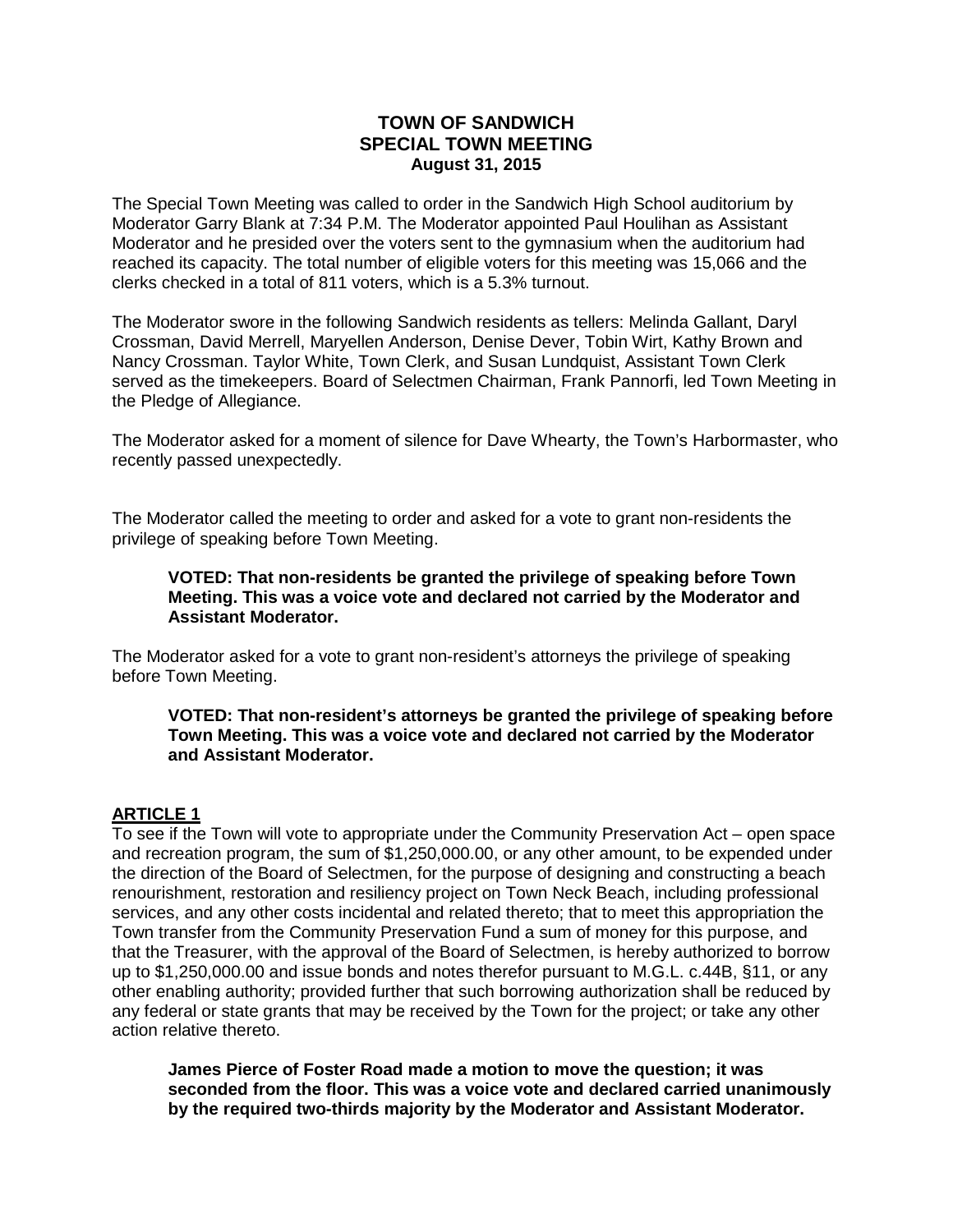**VOTED: That the Town appropriate under the Community Preservation Act – open space and recreation program, the sum of \$1,250,000, to be expended under the direction of the Board of Selectmen, for the purpose of designing and constructing a beach renourishment, restoration and resiliency project on Town Neck Beach, including professional services, and any other costs incidental and related thereto; that to meet this appropriation the Treasurer with the approval of the Board of Selectmen is hereby authorized to borrow \$1,250,000 and issue bonds and notes therefor pursuant to M.G.L. c.44B, §11, or any other enabling authority; provided further that such borrowing authorization shall be reduced by any federal or state grants that may be received by the Town for the project. This was a voice vote and declared carried by the required two-thirds majority by the Moderator.**

The meeting was adjourned at 8:27 PM.

I hereby certify that this is a true record of the Special Town Meeting held on August 31, 2015.

Respectfully Submitted,

Taylor D. White Town Clerk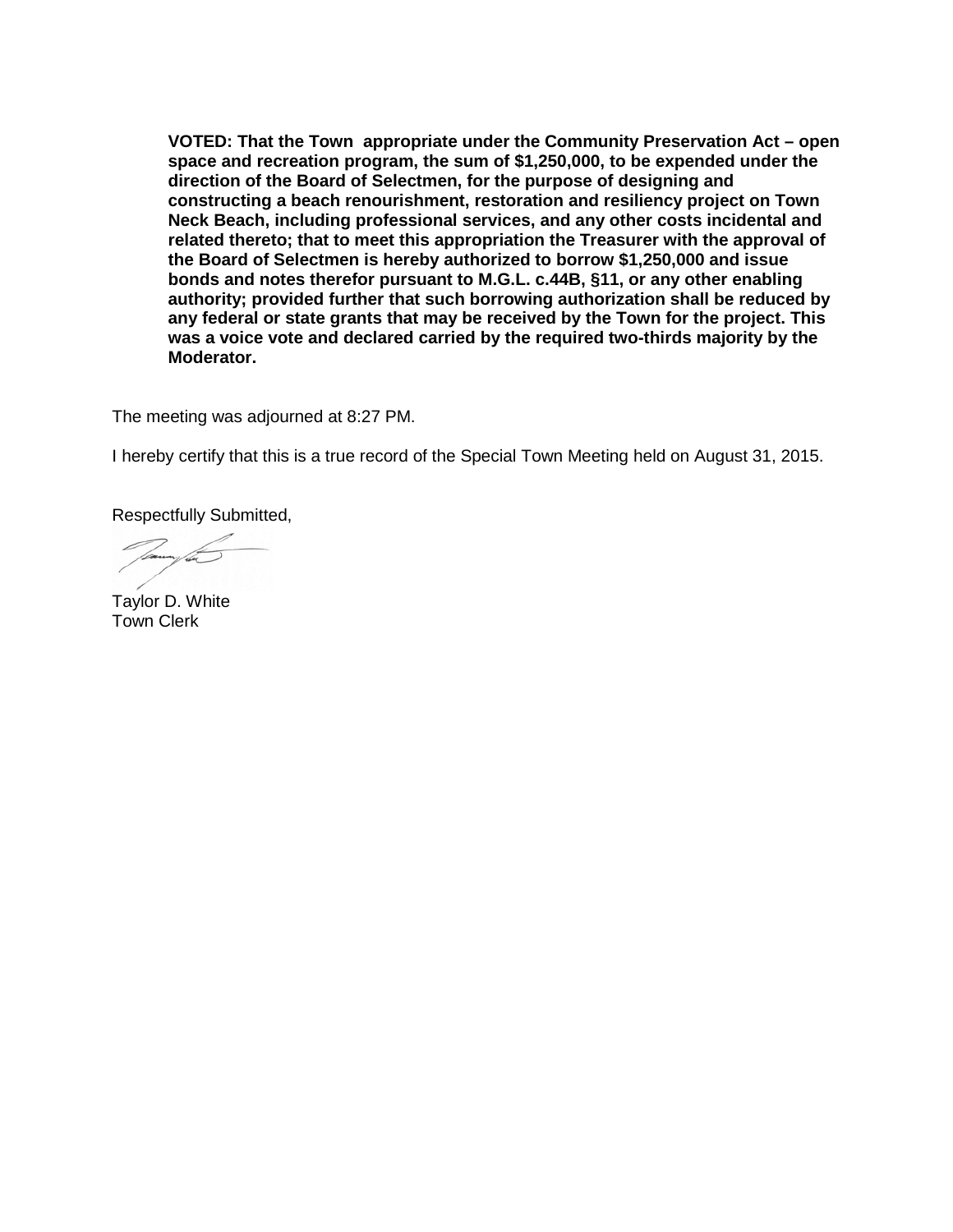# **TOWN OF SANDWICH SPECIAL TOWN MEETING November 16, 2015**

The Special Town Meeting was called to order in the Sandwich High School auditorium by Moderator Garry Blank at 7:02 P.M. The total number of eligible voters for this meeting was 15,223 and the clerks checked in a total of 360 voters, which is a 2.3% turnout.

The Moderator swore in the following Sandwich residents as tellers: Bob King, Daryl Crossman, David Merrell, Phyllis Helfrich, Denise Dever, Tobin Wirt and Nancy Crossman. Taylor White, Town Clerk, and Susan Lundquist, Assistant Town Clerk served as the timekeepers. Board of Selectmen Chairman, Frank Pannorfi, led Town Meeting in the Pledge of Allegiance.

The Moderator requested a moment of silence to honor those killed in the recent terrorist attacks in Paris, France.

# **ARTICLE 1**

To see if the Town will vote to raise and appropriate, transfer from available funds including without limitation a transfer from the Community Preservation Fund – Open Space and Recreation Program, or borrow under General Laws Chapter 44 or 44B, or any other enabling authority, a sum of money to be expended under the direction of the Board of Selectmen, for the purpose of designing and constructing a beach renourishment, restoration and resiliency project on Town Neck Beach east of Wood Avenue Extension, including professional services, and any other costs incidental and related thereto; and further to amend the vote taken under Article 1 of the August 31, 2015 Special Town Meeting by deleting the following: "provided further that such borrowing authorization shall be reduced by any federal or state grants that may be received by the Town for the project"; or take any other action relative thereto.

**VOTED: That the Town appropriate the sum of \$600,000, under the Community Preservation Act – Open Space and Recreation Program, to be expended under the direction of the Board of Selectmen, for the purpose of designing and constructing a beach renourishment, restoration and resiliency project on Town Neck Beach east of Wood Avenue Extension, including professional services, and any other costs incidental and related thereto; that to meet said appropriation, the Treasurer with the approval of the Board of Selectmen is hereby authorized to borrow said sum pursuant to General Laws Chapter 44B or any other enabling authority, and to issue bonds and notes of the Town therefor; and further that the vote taken under Article 1 of the August 31, 2015 Special Town Meeting be amended by deleting the following: "provided further that such borrowing authorization shall be reduced by any federal or state grants that may be received by the Town for the project". This was a voice vote and declared carried unanimously by the required two-thirds majority by the Moderator.**

# **ARTICLE 2**

To see if the Town will vote to amend the vote taken under Article 2 of the May 4, 2015 Annual Town Meeting for the FY'16 School Department budget, account number 300, by raising and appropriating the additional sum of \$74,425.00, or any other amount, for such purposes, or take any action relative thereto.

**VOTED: That the Town amend the vote taken under Article 2 of the May 4, 2015 Annual Town Meeting for the FY'16 School Department budget, account number 300, by raising and appropriating the additional sum of \$74,425. This was a voice vote and declared carried unanimously by the Moderator.**

# **ARTICLE 3**

To see if the Town will vote to transfer and appropriate the sum of \$250,000.00, or any other amount, from the Ambulance Fund, to be expended under the direction of the Board of Selectmen, for the purpose of purchasing an ambulance and related supplies and equipment for the Fire Department, or take any action relative thereto.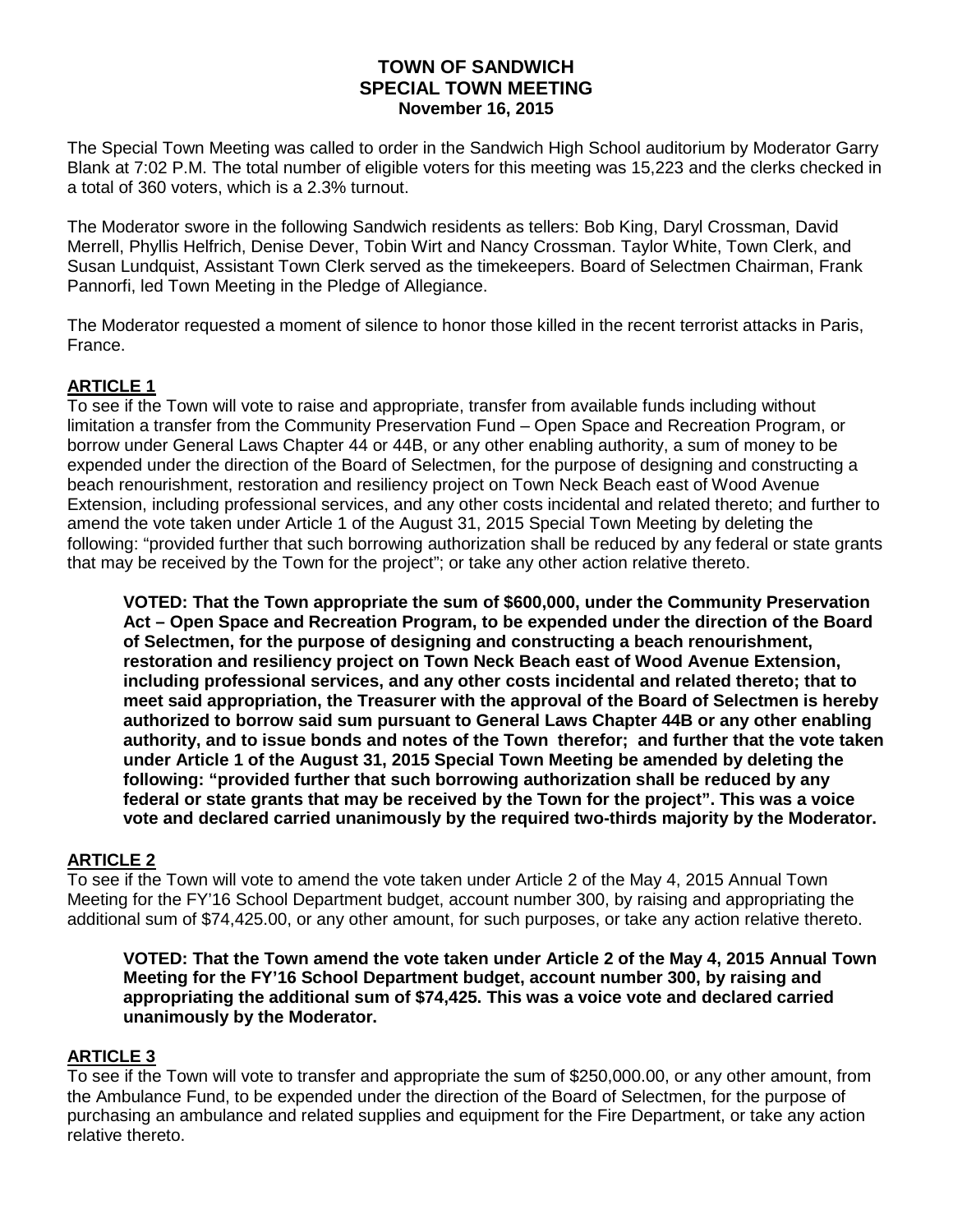**VOTED: That the Town transfer and appropriate the sum of \$250,000 from the Ambulance Fund, to be expended under the direction of the Board of Selectmen, for the purpose of purchasing an ambulance and related supplies and equipment for the Fire Department. This was a voice vote and declared carried unanimously by the Moderator.**

# **ARTICLE 4**

To see if the Town will vote in accordance with the provisions of M.G.L. c.44, §53F½ to raise and appropriate or transfer from available funds a sum of \$70,000.00, or any other amount, from the Golf Enterprise Fund to be expended under the direction of the Board of Selectmen, for the purpose of completing extraordinary repairs and improvements to the Sandwich Hollows Golf Club clubhouse and golf course and for replacing maintenance and capital equipment for Sandwich Hollows Golf Club operations, or take any action relative thereto.

**VOTED: That the Town transfer and appropriate \$70,000 from the Golf Enterprise Fund in accordance with the provisions of M.G.L. c.44, §53F½, to be expended under the direction of the Board of Selectmen, for the purpose of completing extraordinary repairs and improvements to the Sandwich Hollows Golf Club clubhouse and golf course and for replacing maintenance and capital equipment for Sandwich Hollows Golf Club operations. This was a voice vote and declared carried unanimously by the Moderator.**

# **ARTICLE 5**

To see if the Town will vote to amend the Sandwich Protective Zoning By-laws to create a Ground Mounted Solar Overlay District, by amending Article II, Use and Intensity Regulations, Section 2100, Establishment of Districts by adding a new subsection p. to Section 2110 and the additional language to the end of Section 2110, as follows:

p. Ground Mounted Solar Overlay District. See Section 4180.

**Ground Mounted Solar Overlay District**, as described in Section 4180 is herein established as an overlay district, shall be considered to be superimposed over any other district established by this bylaw. Land in the Ground Mounted Solar Overlay District shall be subject to the requirements of Section 4180.

**AND FURTHER,** To see if the Town will vote to amend the Sandwich Protective Zoning By-laws Section 2210, Use Regulation Schedule, by adding Note 25 highlighted in bold, as follows:

Industrial/Utility Uses, Solar Photovoltaic Installation, Large-Scale Ground-Mounted (22)

| $R-1$ | $R-2$ | VIL<br>(2,3) | <u>BL-1</u><br>(2,3) | <u>B-2</u> | <b>FLEX</b>  | <b>IND</b> | <b>MAR</b> | $\underline{\mathsf{RD}}$<br>(2,3) | <b>S</b> | <u>GD</u> |
|-------|-------|--------------|----------------------|------------|--------------|------------|------------|------------------------------------|----------|-----------|
| N     | S S   | N            | N<br>(25)            | N          | $\mathsf{Y}$ |            | Y N        | S                                  |          |           |

# **25. Y - permitted by-right if in Ground Mounted Solar Overlay District.**

# **AND FURTHER,**

To see if the Town will vote to amend the Sandwich Protective Zoning By-laws Section 4180, Large Scale Ground Mounted Solar Photovoltaic Installations, by adding the language highlighted below in bold, as follows:

```
4180 LARGE SCALE GROUND MOUNTED SOLAR PHOTOVOLTAIC INSTALLATIONS
```
The Planning Board shall be the Special Permit Granting Authority for applications pertaining to sites outside the Industrial Limited District and the Ground Mounted Solar Overlay District.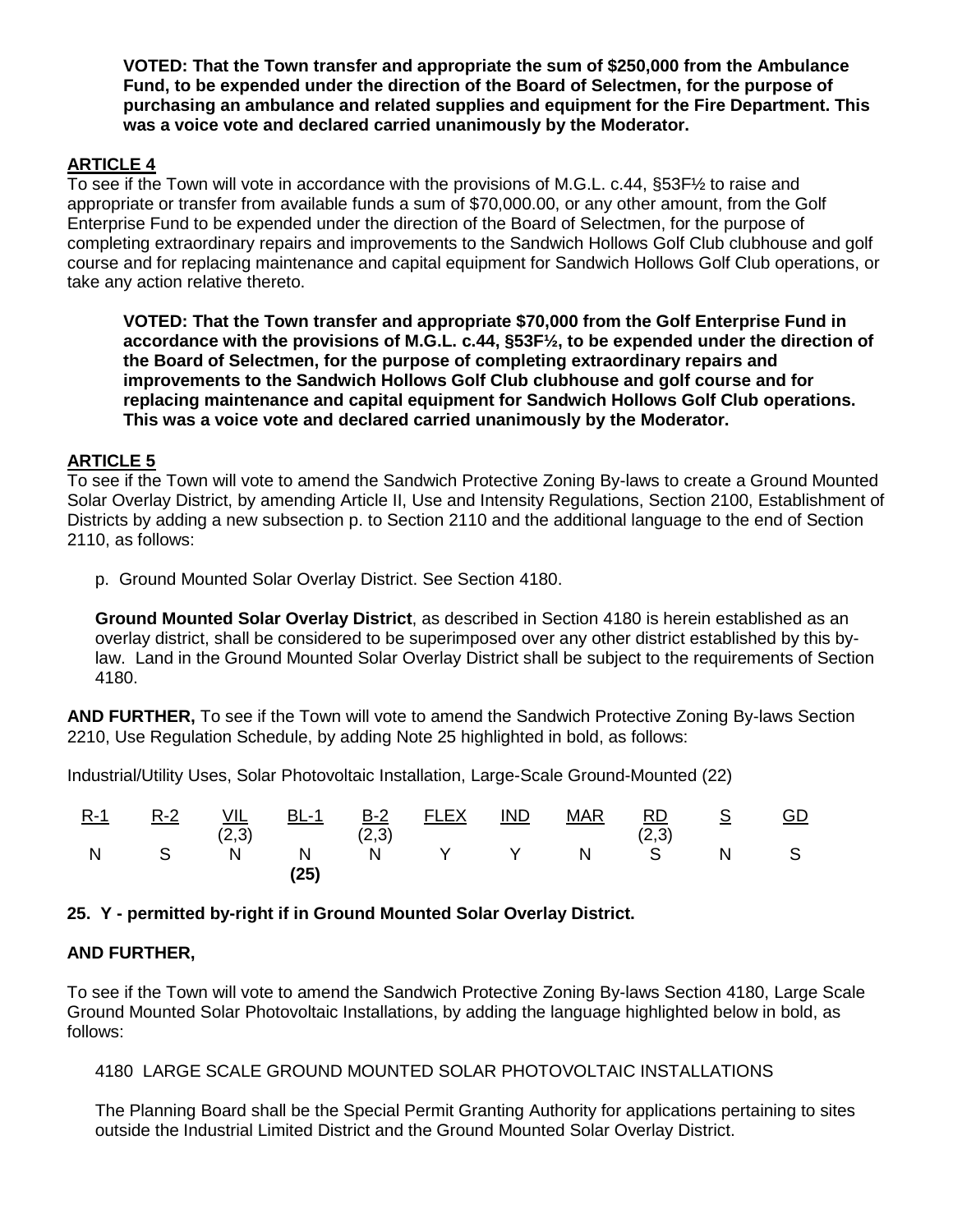The Ground Mounted Solar Overlay District is herein established as an overlay district and shall be superimposed over any other district established by this by-law. A plan entitled "Solar Overlay District" dated July 1, 2015 is on file in the Planning and Development Office delineating this district and is hereby made a part of this By-Law.

# **AND FURTHER,**

To see if the Town will vote to amend the Sandwich Protective Zoning By-laws Section 4182, Procedure, by adding the language below in bold, as follows:

**4182** Procedure

Large scale ground-mounted solar photovoltaic installations located within the Industrial Limited District **and the Ground Mounted Solar Overlay District** are allowed by right subject to compliance with sections 4180 through 4196 and other applicable sections of this bylaw.

or take any action relative thereto.

**VOTED: That that the Town amend the Sandwich Protective Zoning By-laws to create a Ground Mounted Solar Overlay District by amending Article II, Use and Intensity Regulations; Section 2100, Establishment of Districts; Section 2210, Use Regulation Schedule; Section 4180, Large Scale Ground Mounted Solar Photovoltaic Installations; and Section 4182, Procedure; all as printed in the warrant under Article 5. This was a voice vote and declared carried unanimously by the required two-thirds majority by the Moderator.**

# **ARTICLE 6**

To see if the Town will vote to proclaim as follows:

At its meeting on April 23, 2014, the Sandwich Historic District Committee (the "Committee") considered an application ("Application") for a certificate of appropriateness ("COA") for an aerial adventure park (the "Project") at 0 Shawme Road and 0 Pocasset Road. Abutters to 0 Shawme Road were not notified of that meeting, nor were they previously notified of the Application. At that meeting the Committee voted to approve a "motion to accept the plans as presented" and issued a corresponding COA that Project proponents claim authorize the Project. Many or all of the aforementioned abutters had no knowledge of the COA until after the relevant appeal period had passed.

For these and other reasons, the construction and operation of the Project constitutes a violation of Chapter 470 of the Acts of 1973, as amended (the Old King's Highway Regional Historic District Act, or the "Act"). Under Section 12 of the Act, the Inspector of Buildings has the duty to enforce violations of the law. However, to date Inspector of Buildings Paul D. Spiro has refused to take enforcement action.

We hereby proclaim that the Project violates the Act, and that enforcement action should be taken with respect to such violation(s).

*(Submitted by Petition)*

**Don Stainbrook of Faunce Mountain Road moved to approve Article 6 as printed in the Warrant. His motion was seconded from the floor.** 

**VOTED: That the Town proclaim as follows:**

**At its meeting on April 23, 2014, the Sandwich Historic District Committee (the "Committee") considered an application ("Application") for a certificate of appropriateness ("COA") for an aerial adventure park (the "Project") at 0 Shawme Road and 0 Pocasset Road. Abutters to 0 Shawme Road were not notified of that meeting, nor were they previously notified of the Application. At that meeting the Committee voted to approve a "motion to accept the plans as presented" and issued a corresponding COA that Project proponents claim authorize the**